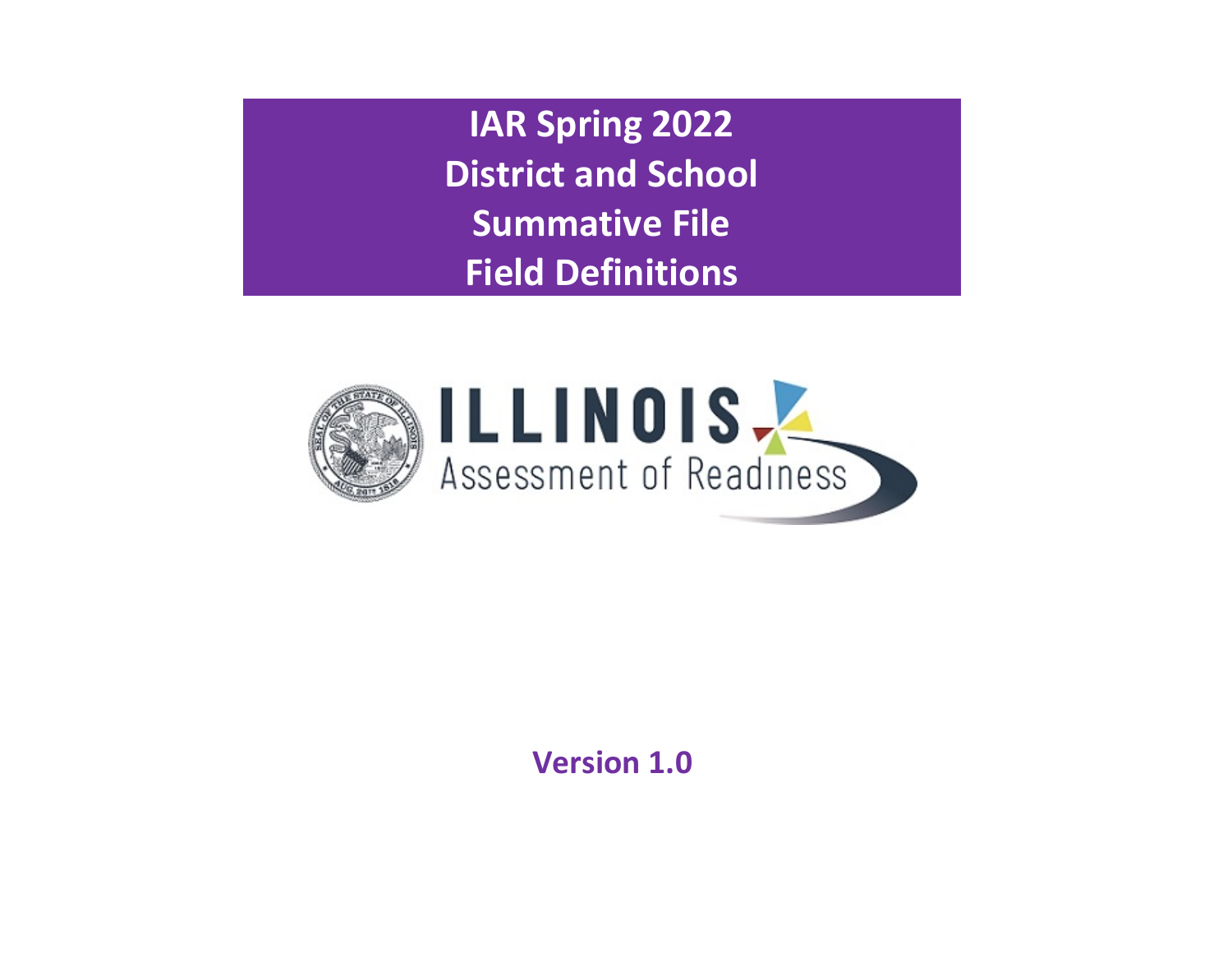

| <b>Revision Date</b> | <b>Version</b> | <b>Description</b>     |
|----------------------|----------------|------------------------|
| 5/9/2022             | <b>T.A</b>     | <b>Initial Version</b> |

If assistance is needed, contact the Customer Support Center at **1-866-317-6034**  or visit<https://il.mypearsonsupport.com/support/>**.** 

Copyright 2022, Pearson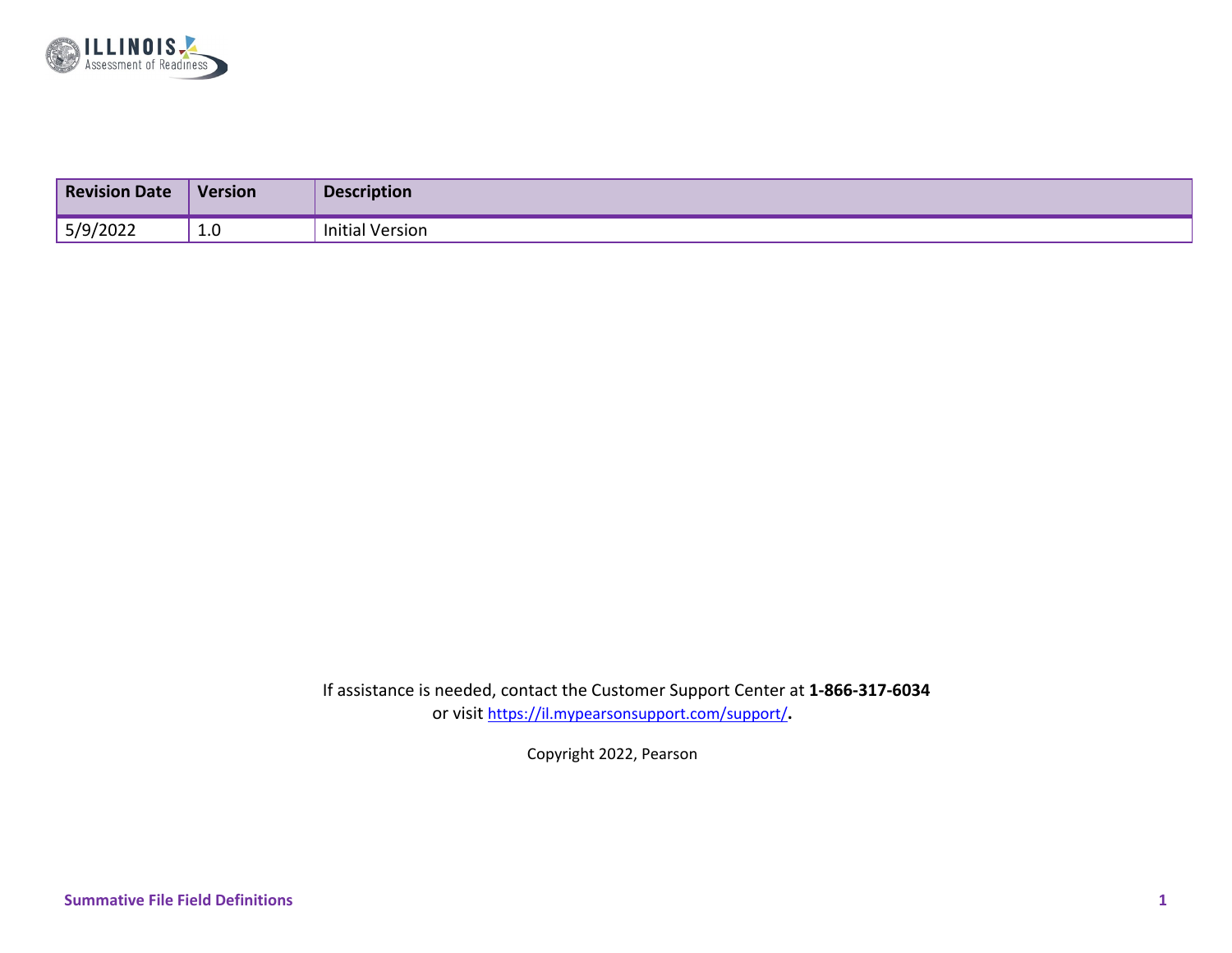

## **Introduction**

The purpose of the Summative file is to provide a data file to districts and schools that includes all students who were registered for the Illinois Assessment of Readiness (IAR) and assigned a test. All students assigned a test will be included on the data file. If the student tested, met attemptedness and did not have their score voided, their overall scale score and performance level scores will be on the file.

## **Accessing the Summative File**

Users with the following roles have access to **Published Reports**: District Test Coordinator (DTC), School Test Coordinator (STC) or other roles that also have the Report Access add-on role.

Once logged into **PearsonAccessnext**, go to **Reports>Published Reports**



When Summative files are available, they will be listed under Published Reports in the middle of the screen.

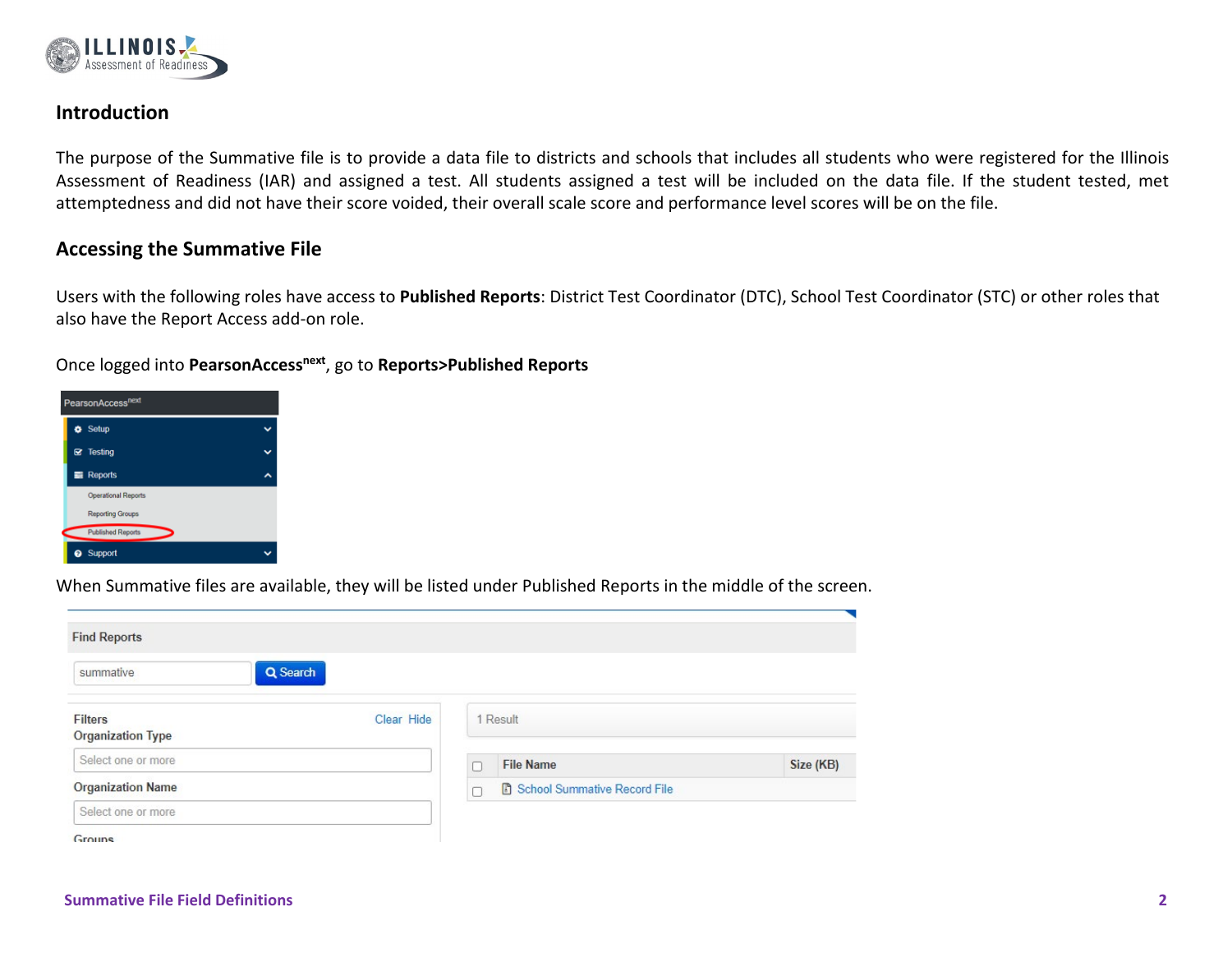

## **Downloading the Summative File**

The Summative Record file is a zipped csv file. It can be downloaded by double-clicking on the file name or checking the box to the left of the file name then selecting the blue "Download" button in the upper right of the screen.

| <b>Published Reports</b>                        |            |           |                                    |                                              |                          | ٠                                |
|-------------------------------------------------|------------|-----------|------------------------------------|----------------------------------------------|--------------------------|----------------------------------|
| <b>El Tasks</b> 0 Salacted                      |            |           |                                    | <b>ED Published Reports</b> 1 Selected Clear |                          |                                  |
| Select Tasks                                    |            |           | $\bullet$ Suit $\bullet$           | Manage                                       |                          | Download                         |
| <b>Find Reports</b>                             |            |           | To download: Double-click the file |                                              |                          |                                  |
| Q Search<br>currenative                         |            |           | name or check the box on the left  |                                              |                          |                                  |
| <b>Elborn</b><br>Organization Type              | Clear Hide | 1 Result  | and select the "Download" button   |                                              |                          | Displaying 25 v Manage Columns - |
| Salact one or more                              |            | File Name | Size (KII)                         | <b>Date Published</b>                        | <b>Organization Name</b> |                                  |
| Organization Name                               |            | ۰         | School Summative Record File       | 45 2021-11-30 09:42 AM                       |                          |                                  |
| Select one or more                              |            |           |                                    |                                              |                          |                                  |
| Groups                                          |            |           |                                    |                                              | $\kappa=1-\kappa$        |                                  |
| Select one or more                              |            |           |                                    |                                              |                          |                                  |
| Published Report Date Range                     |            |           |                                    |                                              |                          |                                  |
| mmiddlyyyy<br>曲                                 |            |           |                                    |                                              |                          |                                  |
| to.                                             |            |           |                                    |                                              |                          |                                  |
| $\mathfrak{m}$<br>mmiddlyssy                    |            |           |                                    |                                              |                          |                                  |
|                                                 |            |           |                                    |                                              |                          |                                  |
|                                                 |            |           |                                    |                                              |                          |                                  |
| pcspr21_tL-030680pp<br>$\mathcal{M}_\mathrm{c}$ |            |           |                                    |                                              |                          | Show all                         |
|                                                 |            |           |                                    |                                              |                          |                                  |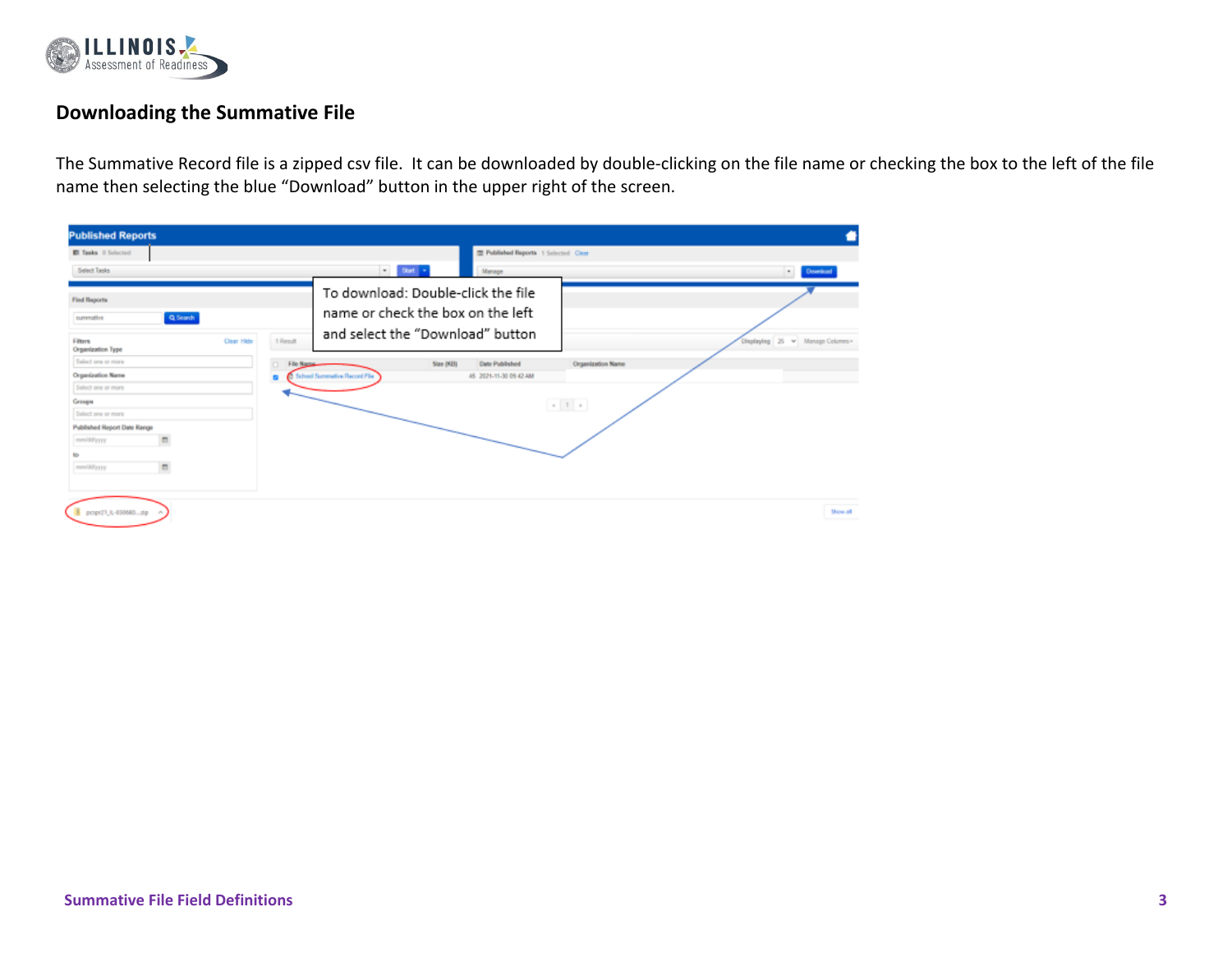

## **Field Definitions**

| Column<br>Letter | <b>Field Name</b>                  | Field<br>Length | <b>Field Definitions</b>                                                                                                                                                                                                                   | <b>Field Notes and Validations</b> | <b>Expected Values</b>                                         |
|------------------|------------------------------------|-----------------|--------------------------------------------------------------------------------------------------------------------------------------------------------------------------------------------------------------------------------------------|------------------------------------|----------------------------------------------------------------|
| A                | <b>State Abbreviation</b>          | $\overline{2}$  | Illinois                                                                                                                                                                                                                                   |                                    | IL=Illinois                                                    |
| B                | <b>Testing District Code</b>       | 15              | The Testing District responsible for administering --<br>the test for a student whose results would be<br>reported to the Home District.<br>District code (15-digit RCDTS district code) for<br>the district where the student is testing. |                                    | 0 <sub>to 9</sub><br>Alpha<br>Identifier Length:<br>$\vert$ 15 |
| $\mathsf{C}$     | <b>Testing School Code</b>         | 15              | The Testing School responsible for administering<br>the test for a student whose results would be<br>reported to the Home School.<br>School code (15-digit RCDTS school code) for the<br>school where the student is testing.              |                                    | 0 <sub>to 9</sub><br>Alpha<br>Identifier Length:<br>15         |
| D                | Home District Code                 | 15              | The district held accountable for specific<br>educational services and/or instruction of the<br>student.<br>Aggregate and individual test results are<br>reported to this Home district code (15-digit<br>RCDTS school code).              |                                    | 0 <sub>to 9</sub><br>Alpha<br>Identifier Length:<br>15         |
| $\mathsf E$      | Home School Code                   | 15              | The school held accountable for specific<br>educational services and/or instruction of the<br>student.<br>Aggregate and individual test results are<br>reported to this Home school code (15-digit<br>RCDTS school code).                  |                                    | 0 <sub>to 9</sub><br>Alpha<br>Identifier Length:<br>15         |
| F                | <b>State Student</b><br>Identifier | 10              | State Student Identifier is the student's unique<br>9-digit ISBE SIS ID number.                                                                                                                                                            |                                    | 0 <sub>to 9</sub><br>No embedded spaces                        |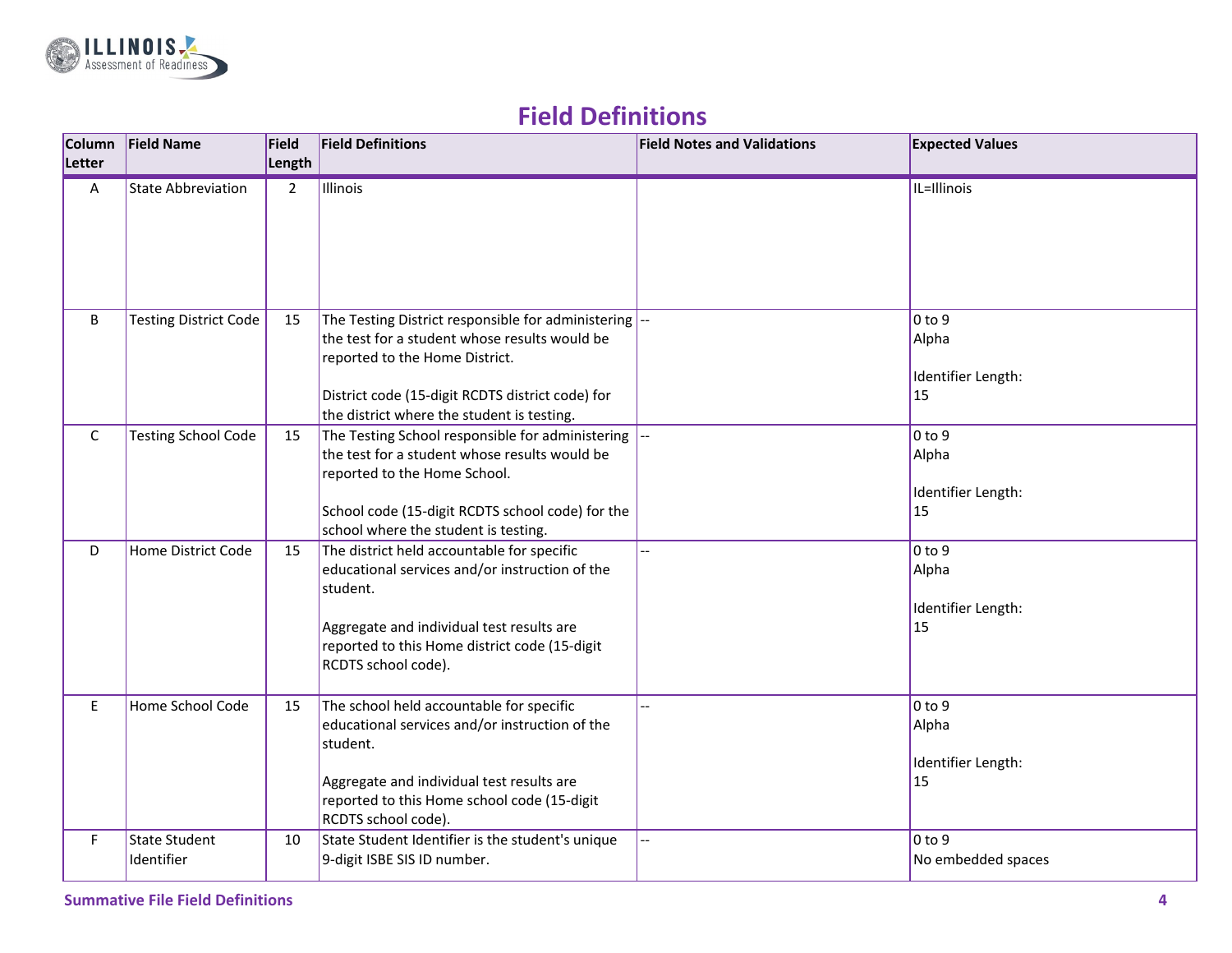

| Column<br>Letter | <b>Field Name</b>                   | Field<br>Length | <b>Field Definitions</b>                                                                                                                                                        | <b>Field Notes and Validations</b>              | <b>Expected Values</b>                                                                               |
|------------------|-------------------------------------|-----------------|---------------------------------------------------------------------------------------------------------------------------------------------------------------------------------|-------------------------------------------------|------------------------------------------------------------------------------------------------------|
| $\overline{G}$   | Local Student<br>Identifier         | 30              | A unique number or alphanumeric code assigned --<br>to a student by a school system or any other<br>entity.                                                                     |                                                 | A to Z<br>$0$ to $9$<br>No embedded spaces<br><b>Blank</b>                                           |
| H                | <b>Unique Pearson</b><br>Student ID | 36              | Student Assessment Identifier assigned by the<br>vendor to each student for all statewide<br>assessments. Transfer students will retain their<br>Student Assessment Identifier. | Assigned within PearsonAccess <sup>next</sup> . | $\overline{\phantom{a}}$                                                                             |
|                  | Last or Surname                     | 35              | The full legal last name borne in common by<br>members of a family.                                                                                                             |                                                 | A to Z<br>Period<br>- Hyphen<br><b>Standard Apostrophe</b><br><b>Embedded Spaces</b>                 |
| J                | <b>First Name</b>                   | 35              | The full legal first name given to a person at<br>birth, baptism, or through legal change.                                                                                      | $\overline{\phantom{a}}$                        | A to Z<br>Period<br>- Hyphen<br><b>Standard Apostrophe</b><br><b>Embedded Spaces</b>                 |
| К                | Middle Name                         | 35              | A full legal middle name given to a person at<br>birth, baptism, or through legal change.                                                                                       |                                                 | A to Z<br>Period<br>- Hyphen<br><b>Standard Apostrophe</b><br><b>Embedded Spaces</b><br><b>Blank</b> |
| L                | <b>Birth Date</b>                   | 10              | The year, month and day on which a person was<br>born.                                                                                                                          |                                                 | YYYY-MM-DD<br>$0-9$<br>- Hyphen<br>/ slash                                                           |
| M                | Sex                                 | $\mathbf{1}$    | The student's gender as it appears on the<br>student's birth certificate or identified gender.                                                                                  |                                                 | $F =$ Female<br>$M = Male$<br>$N = Non-Binary/Undesignated$                                          |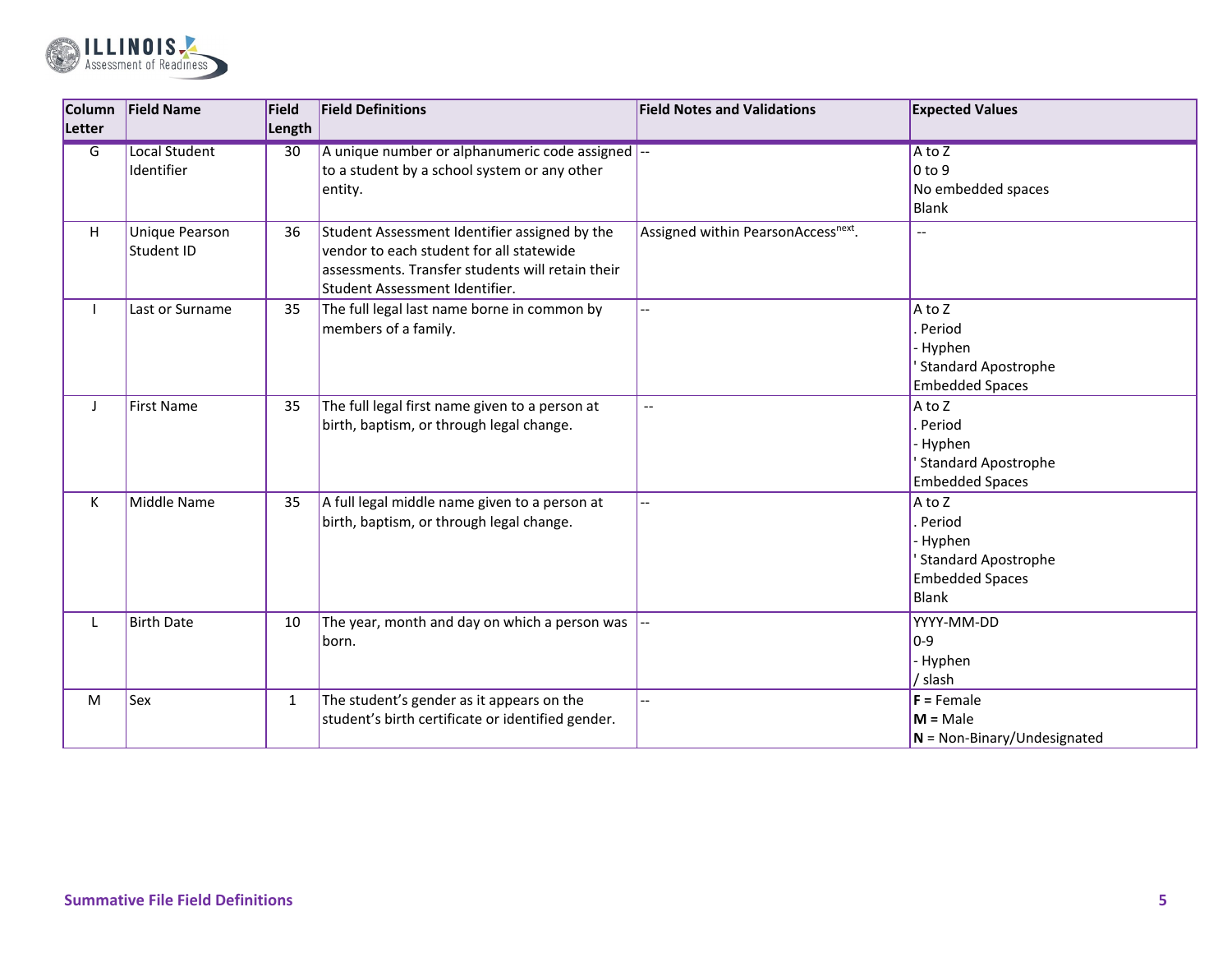

| Column                  | <b>Field Name</b>       | <b>Field</b>   | <b>Field Definitions</b>                                                                 | <b>Field Notes and Validations</b>        | <b>Expected Values</b>                  |
|-------------------------|-------------------------|----------------|------------------------------------------------------------------------------------------|-------------------------------------------|-----------------------------------------|
| Letter                  |                         | Length         |                                                                                          |                                           |                                         |
| $\overline{\mathsf{N}}$ | <b>Home Language</b>    | 20             | The name of the primary language or dialect that NOTE: languages shown in this field may |                                           | *Acceptable Language Code Values can be |
|                         |                         |                | students use to communicate at home. Refer to                                            | be limited to those on this list used for | located at this location:               |
|                         |                         |                | ISBE and Home Language Code List:                                                        | Video ISR creation:                       | https://www.isbe.net/Documents/lang     |
|                         |                         |                | https://www.isbe.net/Documents/language                                                  | $000 =$ English                           | uage-codes-alpha.pdf                    |
|                         |                         |                | -codes-alpha.pdf                                                                         | $001 =$ Spanish                           | Blank                                   |
|                         |                         |                |                                                                                          | $004 =$ Polish                            |                                         |
|                         |                         |                |                                                                                          | $010 =$ Arabic                            |                                         |
|                         |                         |                |                                                                                          | $012$ = French                            |                                         |
|                         |                         |                |                                                                                          | $033 = Urdu$                              |                                         |
|                         |                         |                |                                                                                          | 037 = Gujarati                            |                                         |
| 0                       | Grade Level When        | $\overline{2}$ | The grade or developmental level of a student                                            |                                           | 03=Third grade                          |
|                         | Assessed                |                | when assessed.                                                                           |                                           | 04=Fourth grade                         |
|                         |                         |                |                                                                                          |                                           | $05$ = Fifth grade                      |
|                         |                         |                |                                                                                          |                                           | $06 =$ Sixth grade                      |
|                         |                         |                |                                                                                          |                                           | $07$ = Seventh grade                    |
|                         |                         |                |                                                                                          |                                           | $08 =$ Eighth grade                     |
| P                       | Hispanic or Latino      | $\mathbf{1}$   | An indication that the person traces his or her                                          |                                           | $Y = Yes$                               |
|                         | Ethnicity               |                | origin or descent to Mexico, Puerto Rico, Cuba,                                          |                                           | $N = No$                                |
|                         |                         |                | Central and South America, and other Spanish                                             |                                           | <b>Blank</b>                            |
|                         |                         |                | cultures, regardless of race.                                                            |                                           |                                         |
| Q                       | American Indian or      | $\mathbf{1}$   | A person having origins in any of the original                                           |                                           | $Y = Yes$                               |
|                         | Alaska Native           |                | peoples of North and South America (including                                            |                                           | $N = No$                                |
|                         |                         |                | Central America), and who maintains cultural                                             |                                           | <b>Blank</b>                            |
|                         |                         |                | identification through tribal affiliation or                                             |                                           |                                         |
|                         |                         |                | community attachment.                                                                    |                                           |                                         |
| R                       | Asian                   | $\mathbf{1}$   | A person having origins in any of the original                                           | $\overline{a}$                            | $Y = Yes$                               |
|                         |                         |                | peoples of the Far East, Southeast Asia, or the                                          |                                           | $N = No$                                |
|                         |                         |                | Indian Subcontinent. This area includes, for                                             |                                           | <b>Blank</b>                            |
|                         |                         |                | example, Cambodia, China, India, Japan, Korea,                                           |                                           |                                         |
|                         |                         |                | Malaysia, Pakistan, the Philippine Islands,                                              |                                           |                                         |
|                         |                         |                | Thailand, and Vietnam.                                                                   |                                           |                                         |
| S.                      | <b>Black or African</b> | $\mathbf{1}$   | A person having origins in any of the black racial                                       |                                           | $Y = Yes$                               |
|                         | American                |                | groups of Africa.                                                                        |                                           | $N = No$                                |
|                         |                         |                |                                                                                          |                                           | <b>Blank</b>                            |
| T                       | Native Hawaiian or      | $\mathbf{1}$   | A person having origins in any of the original                                           |                                           | $Y = Yes$                               |
|                         | <b>Other Pacific</b>    |                | peoples of Hawaii, Guam, Samoa, or other Pacific                                         |                                           | $N = No$                                |
|                         | Islander                |                | Islands.                                                                                 |                                           | <b>Blank</b>                            |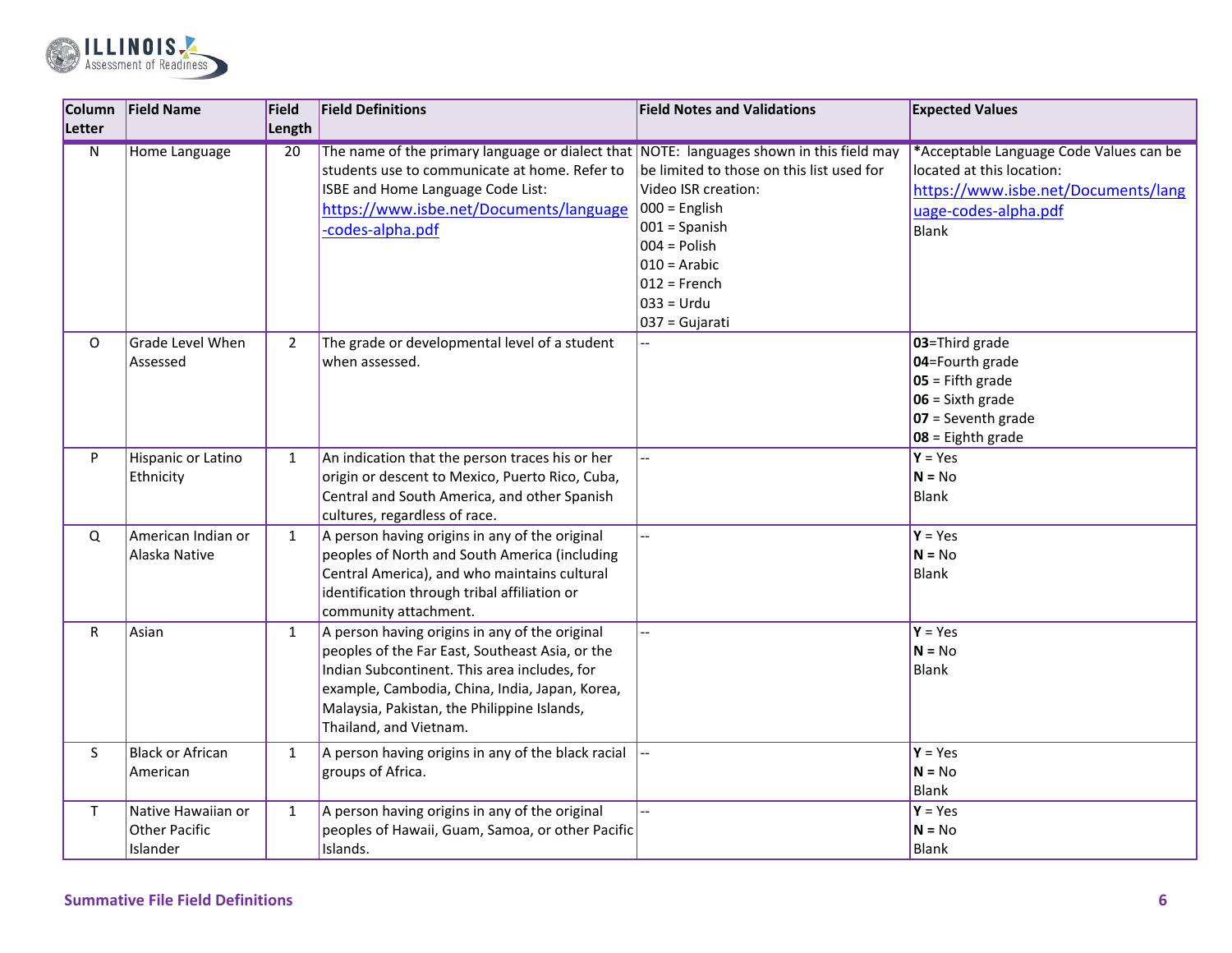

| <b>Column</b><br>Letter | <b>Field Name</b>          | Field<br>Length | <b>Field Definitions</b>                                                                           | <b>Field Notes and Validations</b>         | <b>Expected Values</b>     |
|-------------------------|----------------------------|-----------------|----------------------------------------------------------------------------------------------------|--------------------------------------------|----------------------------|
| $\overline{U}$          | White                      | $\mathbf{1}$    | A person having origins in any of the original<br>peoples of Europe, Middle East, or North Africa. |                                            | $Y = Yes$<br>$N = No$      |
|                         |                            |                 |                                                                                                    |                                            | <b>Blank</b>               |
| V                       | Filler <sub>2</sub>        | $\mathbf{1}$    | $\overline{\phantom{a}}$                                                                           |                                            | N/A                        |
| W                       | Two or More Races          | $\mathbf{1}$    | A person having origins in any of more than one                                                    | *Auto-calculates based on other race       | $Y = Yes$                  |
|                         |                            |                 | of the racial groups.                                                                              | fields. If more than one of the individual | $N = No$                   |
|                         |                            |                 |                                                                                                    | Race fields (American Indian or Alaska     | Blank                      |
|                         |                            |                 |                                                                                                    | Native, Asian, Black or African American,  |                            |
|                         |                            |                 |                                                                                                    | White, Native Hawaiian or Other Pacific    |                            |
|                         |                            |                 |                                                                                                    | Islander) = "Y" then Two or More Races     |                            |
|                         |                            |                 |                                                                                                    | will = "Y". Hispanic or Latino is not      |                            |
|                         |                            |                 |                                                                                                    | considered as a Race field and therefore   |                            |
|                         |                            |                 |                                                                                                    | does not affect Two or More Races.         |                            |
| X                       | English Learner            | $\mathbf{1}$    | English Learner (EL)                                                                               |                                            | $Y = Yes$                  |
|                         | (EL)                       |                 |                                                                                                    |                                            | $N = No$                   |
|                         |                            |                 |                                                                                                    |                                            | <b>Blank</b>               |
| Y                       | <b>Title III Limited</b>   | 1               | An indication that a limited English proficient                                                    |                                            | $Y = Yes$                  |
|                         | English Proficient         |                 | (LEP) student is served by an English language                                                     |                                            | $N = No$                   |
|                         | Participation Status       |                 | instruction educational program supported with                                                     |                                            | $X = Not$ Collected or N/A |
|                         |                            |                 | Title III of ESEA funds.                                                                           |                                            | <b>Blank</b>               |
| Z                       | <b>Gifted and Talented</b> | $\mathbf{1}$    | An indication that the student is participating in                                                 |                                            | $Y = Yes$                  |
|                         |                            |                 | and served by a Gifted/Talented program.                                                           |                                            | $N = No$                   |
|                         |                            |                 |                                                                                                    |                                            | $X = Not$ Collected or N/A |
|                         |                            |                 |                                                                                                    |                                            | <b>Blank</b>               |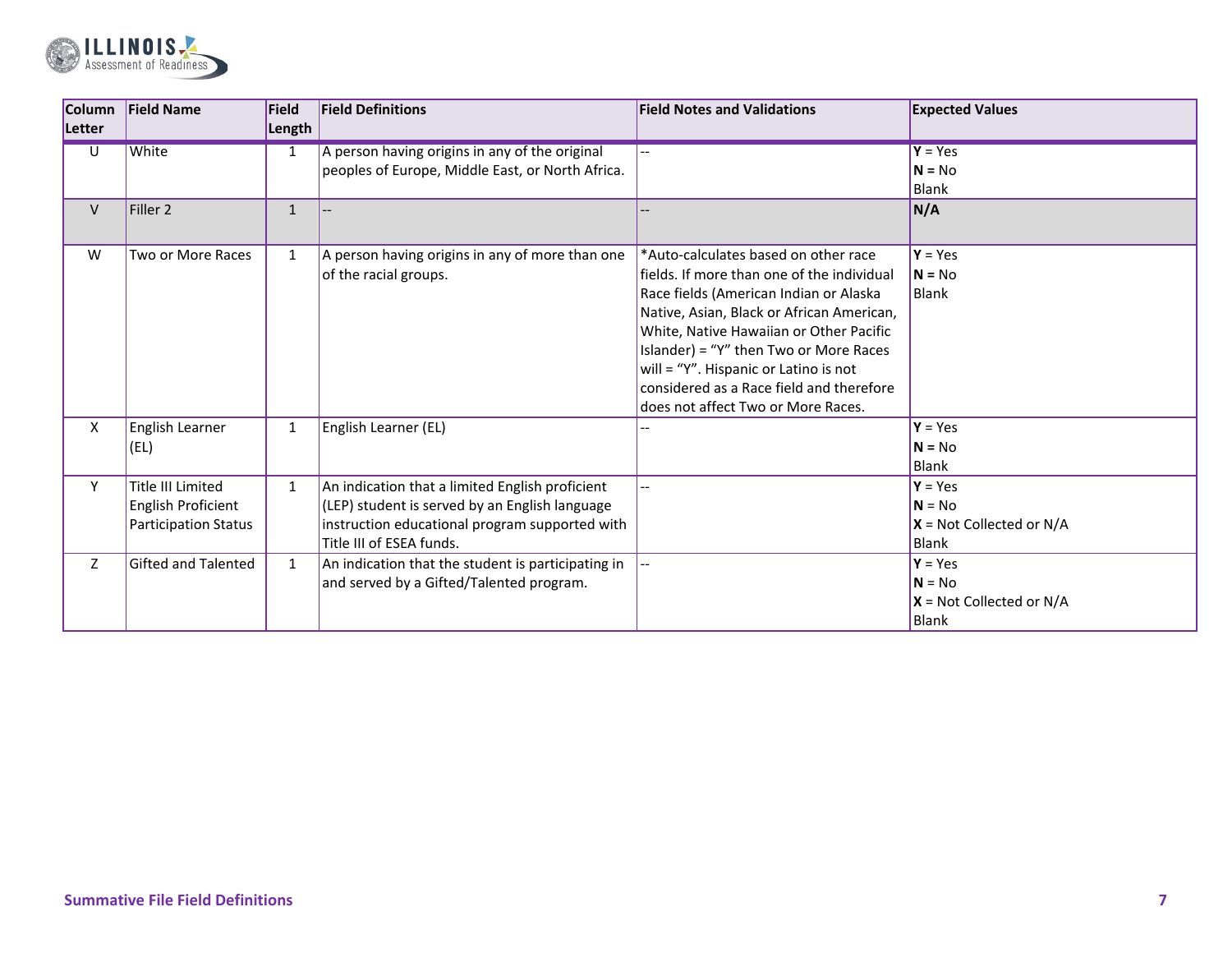

| Column    | <b>Field Name</b>         | Field        | <b>Field Definitions</b>                            | <b>Field Notes and Validations</b>             | <b>Expected Values</b>                     |
|-----------|---------------------------|--------------|-----------------------------------------------------|------------------------------------------------|--------------------------------------------|
| Letter    |                           | Length       |                                                     |                                                |                                            |
| <b>AA</b> | <b>Migrant Status</b>     | $\mathbf{1}$ | Persons who are, or whose parents or spouses        |                                                | $Y = Yes$<br>$N = No$                      |
|           |                           |              | are, migratory agricultural workers, including      |                                                |                                            |
|           |                           |              | migratory dairy workers, or migratory fishers,      |                                                | Blank                                      |
|           |                           |              | and who, in the preceding 36 months, in order to    |                                                |                                            |
|           |                           |              | obtain, or accompany such parents or spouses,       |                                                |                                            |
|           |                           |              | in order to obtain, temporary or seasonal           |                                                |                                            |
|           |                           |              | employment in agricultural or fishing work (A)      |                                                |                                            |
|           |                           |              | have moved from one LEA to another; (B) in a        |                                                |                                            |
|           |                           |              | state that comprises a single LEA, have moved       |                                                |                                            |
|           |                           |              | from one administrative area to another within      |                                                |                                            |
|           |                           |              | such LEA; or (C) reside in an LEA of more than      |                                                |                                            |
|           |                           |              | 15,000 square miles, and migrate a distance of      |                                                |                                            |
|           |                           |              | 20 miles or more to a temporary residence to        |                                                |                                            |
|           |                           |              | engage in a fishing activity.                       |                                                |                                            |
| AB        | Economic                  | $\mathbf{1}$ | Whether or not the student is eligible to           |                                                | $Y = Yes$                                  |
|           | Disadvantage Status       |              | participate in a Free or Reduced Rate Lunch         |                                                | $N = No$                                   |
|           |                           |              | program.                                            |                                                | Blank                                      |
| AC        | <b>Student With</b>       | 3            | If a student has a disability and an IEP, they are  | $\bullet$ IEP = Student has IEP                | <b>IEP</b>                                 |
|           | <b>Disabilities</b>       |              | automatically covered by Section 504. If a          | $\bullet$ 504 = Student has 504 Plan           | 504                                        |
|           |                           |              | student has an IEP and needs academic               | $\bullet$ B = Both IEP and 504                 | $B =$ Both IEP and 504                     |
|           |                           |              | interventions, this should be included in their     | $\bullet$ N = Student does not have IEP or 504 | $N = No$                                   |
|           |                           |              | IEP. The IEP is required to address ALL of a        | plan                                           | Blank                                      |
|           |                           |              | student's needs that are related to the disability. |                                                |                                            |
| AD        | <b>Primary Disability</b> | 3            | The major or overriding disability condition that   |                                                | $AUT =$ Autism                             |
|           | Type                      |              | best describes a person's impairment.               |                                                | $DB = Deaf-blindness$                      |
|           |                           |              |                                                     |                                                | <b>EMN</b> = Emotional disturbance         |
|           |                           |              |                                                     |                                                | <b>HI</b> = Hearing impairment             |
|           |                           |              |                                                     |                                                | ID = Intellectual Disability               |
|           |                           |              |                                                     |                                                | <b>MD</b> = Multiple disabilities          |
|           |                           |              |                                                     |                                                | NC = Not Collected                         |
|           |                           |              |                                                     |                                                | OI = Orthopedic impairment                 |
|           |                           |              |                                                     |                                                | <b>OHI</b> = Other health impairment       |
|           |                           |              |                                                     |                                                | <b>SLD</b> = Specific learning disability  |
|           |                           |              |                                                     |                                                | <b>SLI</b> = Speech or language impairment |
|           |                           |              |                                                     |                                                | TBI = Traumatic brain injury               |
|           |                           |              |                                                     |                                                | <b>VI</b> = Visual impairment              |
|           |                           |              |                                                     |                                                | Blank                                      |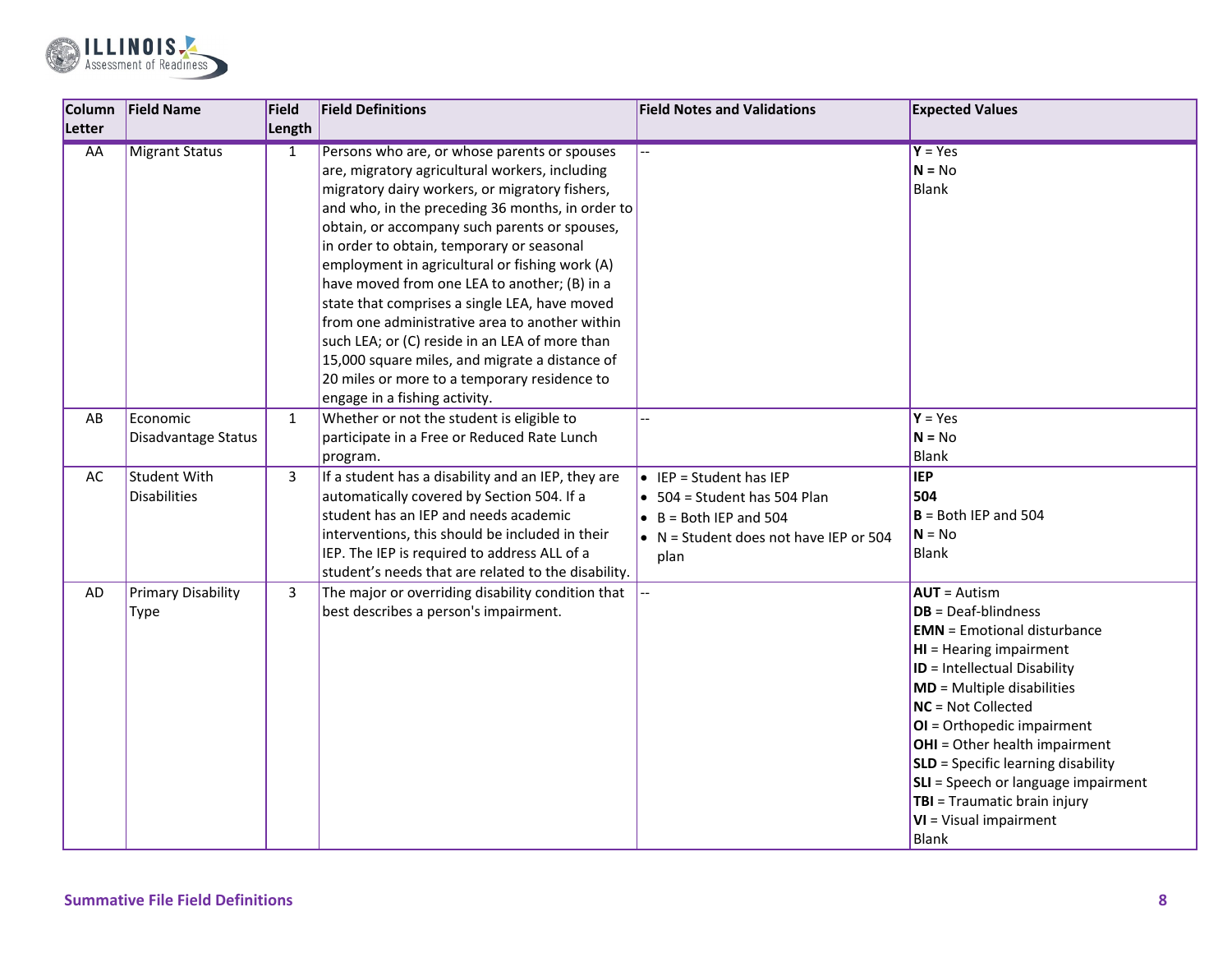

| Column | <b>Field Name</b>    | Field           | <b>Field Definitions</b>        | <b>Field Notes and Validations</b> | <b>Expected Values</b>                                                                                           |
|--------|----------------------|-----------------|---------------------------------|------------------------------------|------------------------------------------------------------------------------------------------------------------|
| Letter |                      | Length          |                                 |                                    |                                                                                                                  |
| AE     | <b>State Field 2</b> | $\overline{20}$ | Blank field to be used by state | $\overline{a}$                     | $A$ to $Z$<br>$ 0-9 $<br>. Period<br>- Hyphen<br>' Standard Apostrophe<br><b>Embedded Spaces</b><br><b>Blank</b> |
| AF     | State Field 3        | 20              | Blank field to be used by state |                                    | $A$ to Z<br>$ 0-9 $<br>. Period<br>- Hyphen<br>' Standard Apostrophe<br><b>Embedded Spaces</b><br><b>Blank</b>   |
| AG     | State Field 4        | 20              | Blank field to be used by state | $\overline{a}$                     | $A$ to Z<br>$ 0-9 $<br>. Period<br>- Hyphen<br>' Standard Apostrophe<br><b>Embedded Spaces</b><br>Blank          |
| AH     | State Field 5        | 20              | Blank field to be used by state | --                                 | $A$ to Z<br>$ 0-9 $<br>Period<br>- Hyphen<br>' Standard Apostrophe<br><b>Embedded Spaces</b><br>Blank            |
| AI     | State Field 6        | 20              | Blank field to be used by state | $-$                                | $A$ to Z<br>$ 0-9 $<br>Period<br>- Hyphen<br>' Standard Apostrophe<br><b>Embedded Spaces</b><br><b>Blank</b>     |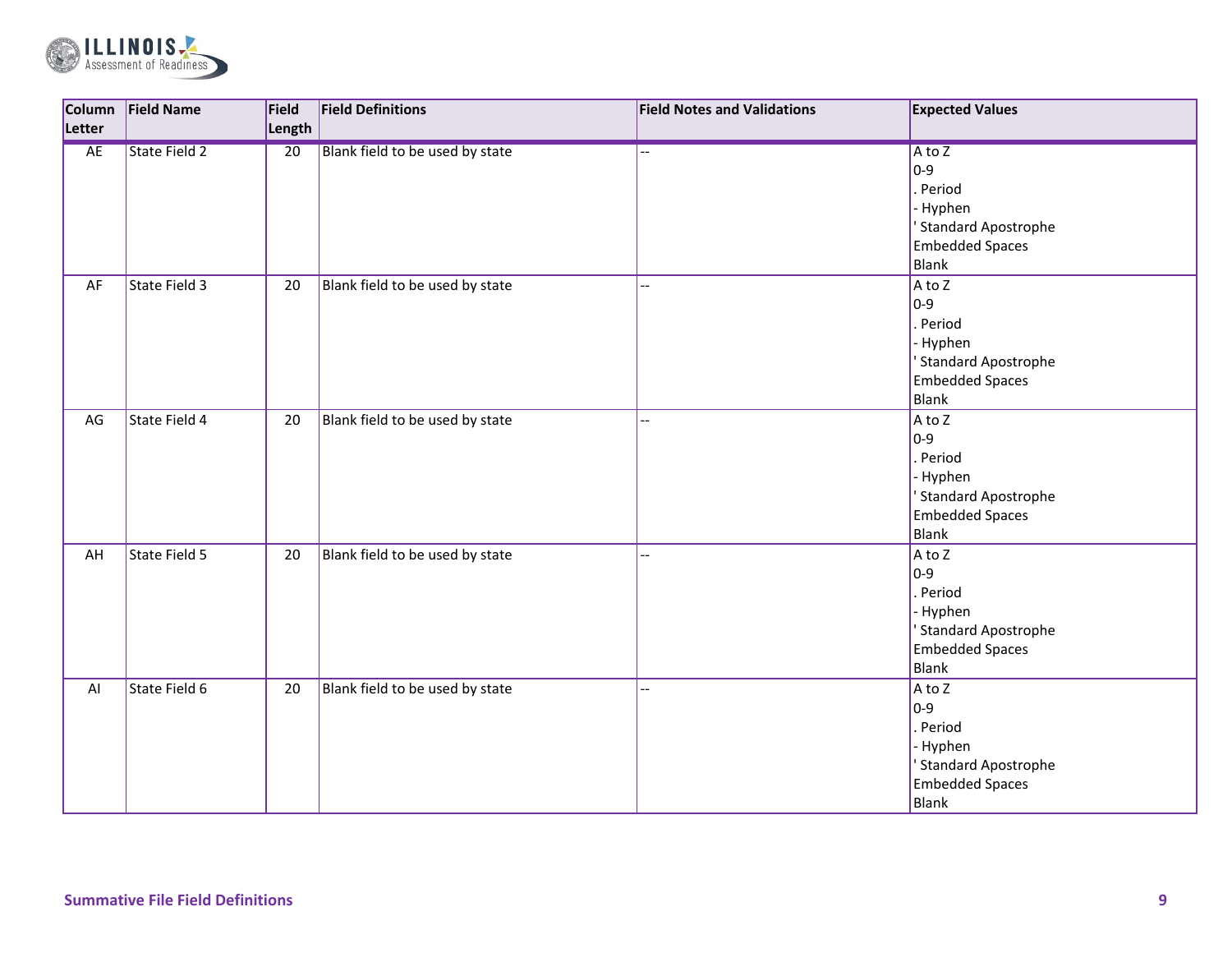

|                 | Column Field Name    | Field  | <b>Field Definitions</b>        | <b>Field Notes and Validations</b> | <b>Expected Values</b>          |
|-----------------|----------------------|--------|---------------------------------|------------------------------------|---------------------------------|
| Letter          |                      | Length |                                 |                                    |                                 |
| $\overline{AJ}$ | <b>State Field 7</b> | 20     | Blank field to be used by state | $\overline{\phantom{a}}$           | $A \text{ to } Z$               |
|                 |                      |        |                                 |                                    | $ 0-9 $                         |
|                 |                      |        |                                 |                                    | Period                          |
|                 |                      |        |                                 |                                    | - Hyphen                        |
|                 |                      |        |                                 |                                    | <b>Standard Apostrophe</b>      |
|                 |                      |        |                                 |                                    | <b>Embedded Spaces</b>          |
|                 |                      |        |                                 |                                    | <b>Blank</b>                    |
| AK              | State Field 8        | 20     | Blank field to be used by state | --                                 | $A$ to Z                        |
|                 |                      |        |                                 |                                    | $ 0-9 $                         |
|                 |                      |        |                                 |                                    | Period                          |
|                 |                      |        |                                 |                                    | - Hyphen                        |
|                 |                      |        |                                 |                                    | <b>Standard Apostrophe</b>      |
|                 |                      |        |                                 |                                    | <b>Embedded Spaces</b>          |
|                 |                      |        |                                 |                                    | <b>Blank</b>                    |
| AL              | State Field 9        | 20     | Blank field to be used by state | <u>.,</u>                          | $A$ to Z                        |
|                 |                      |        |                                 |                                    | $ 0-9 $                         |
|                 |                      |        |                                 |                                    | Period                          |
|                 |                      |        |                                 |                                    | - Hyphen                        |
|                 |                      |        |                                 |                                    | <b>Standard Apostrophe</b>      |
|                 |                      |        |                                 |                                    | <b>Embedded Spaces</b>          |
|                 |                      |        |                                 |                                    | <b>Blank</b>                    |
| AM              | State Field 10       | 20     | Blank field to be used by state | <u>.,</u>                          | $A$ to Z                        |
|                 |                      |        |                                 |                                    | $ 0-9 $                         |
|                 |                      |        |                                 |                                    | Period                          |
|                 |                      |        |                                 |                                    | - Hyphen                        |
|                 |                      |        |                                 |                                    | <b>Standard Apostrophe</b>      |
|                 |                      |        |                                 |                                    | <b>Embedded Spaces</b><br>Blank |
|                 |                      |        |                                 |                                    |                                 |
| AN              | State Field 11       | 20     | Blank field to be used by state | --                                 | $A \text{ to } Z$<br>$ 0-9 $    |
|                 |                      |        |                                 |                                    | Period                          |
|                 |                      |        |                                 |                                    |                                 |
|                 |                      |        |                                 |                                    | - Hyphen                        |
|                 |                      |        |                                 |                                    | <b>Standard Apostrophe</b>      |
|                 |                      |        |                                 |                                    | <b>Embedded Spaces</b>          |
|                 |                      |        |                                 |                                    | <b>Blank</b>                    |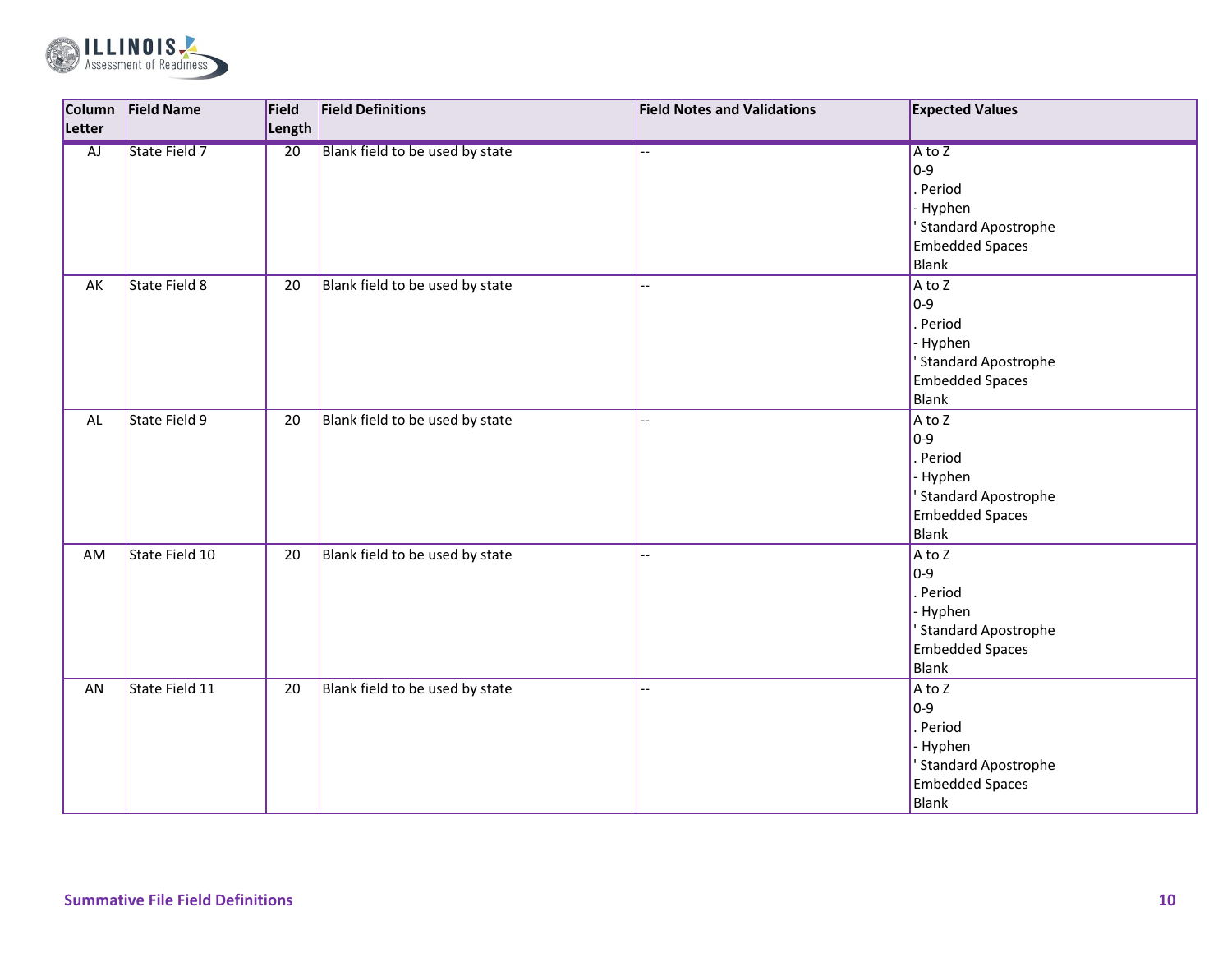

| Column    | <b>Field Name</b> | Field           | <b>Field Definitions</b>         | <b>Field Notes and Validations</b>   | <b>Expected Values</b>     |
|-----------|-------------------|-----------------|----------------------------------|--------------------------------------|----------------------------|
| Letter    |                   | Length          |                                  |                                      |                            |
| AO        | State Field 12    | $\overline{20}$ | Blank field to be used by state  | Ξ.                                   | A to Z                     |
|           |                   |                 |                                  |                                      | $ 0-9 $                    |
|           |                   |                 |                                  |                                      | Period                     |
|           |                   |                 |                                  |                                      | - Hyphen                   |
|           |                   |                 |                                  |                                      | <b>Standard Apostrophe</b> |
|           |                   |                 |                                  |                                      | <b>Embedded Spaces</b>     |
|           |                   |                 |                                  |                                      | <b>Blank</b>               |
| AP        | Filler            | 20              |                                  | $\overline{a}$                       | N/A                        |
| <b>AQ</b> | State Field 14    | 20              | Blank field to be used by state  | $\overline{\phantom{a}}$             | A to Z                     |
|           |                   |                 |                                  |                                      | $ 0-9 $                    |
|           |                   |                 |                                  |                                      | Period                     |
|           |                   |                 |                                  |                                      | - Hyphen                   |
|           |                   |                 |                                  |                                      | <b>Standard Apostrophe</b> |
|           |                   |                 |                                  |                                      | <b>Embedded Spaces</b>     |
|           |                   |                 |                                  |                                      | <b>Blank</b>               |
| AR        | State Field 15    | 20              | Blank field to be used by state  | $\overline{a}$                       | $A$ to $Z$                 |
|           |                   |                 |                                  |                                      | $ 0-9 $                    |
|           |                   |                 |                                  |                                      | Period                     |
|           |                   |                 |                                  |                                      | - Hyphen                   |
|           |                   |                 |                                  |                                      | <b>Standard Apostrophe</b> |
|           |                   |                 |                                  |                                      | <b>Embedded Spaces</b>     |
|           |                   |                 |                                  |                                      | <b>Blank</b>               |
| AS        | Filler            | 50              |                                  |                                      | N/A                        |
| AT        | Class Name        | 45              | The name of a group of students. | Class Name can be used to group      | A to Z                     |
|           |                   |                 |                                  | students together for administration | $\vert$ a to z             |
|           |                   |                 |                                  | purposes during testing.             | $0$ to 9                   |
|           |                   |                 |                                  |                                      | - Hyphen                   |
|           |                   |                 |                                  |                                      | <b>Standard Apostrophe</b> |
|           |                   |                 |                                  |                                      | Period                     |
|           |                   |                 |                                  |                                      | ) Right Parentheses        |
|           |                   |                 |                                  |                                      | (Left Parentheses          |
|           |                   |                 |                                  |                                      | & Ampersand<br>/ Slash     |
|           |                   |                 |                                  |                                      | $+$ Plus                   |
|           |                   |                 |                                  |                                      |                            |
|           |                   |                 |                                  |                                      | embedded spaces            |
|           |                   |                 |                                  |                                      | <b>Blank</b>               |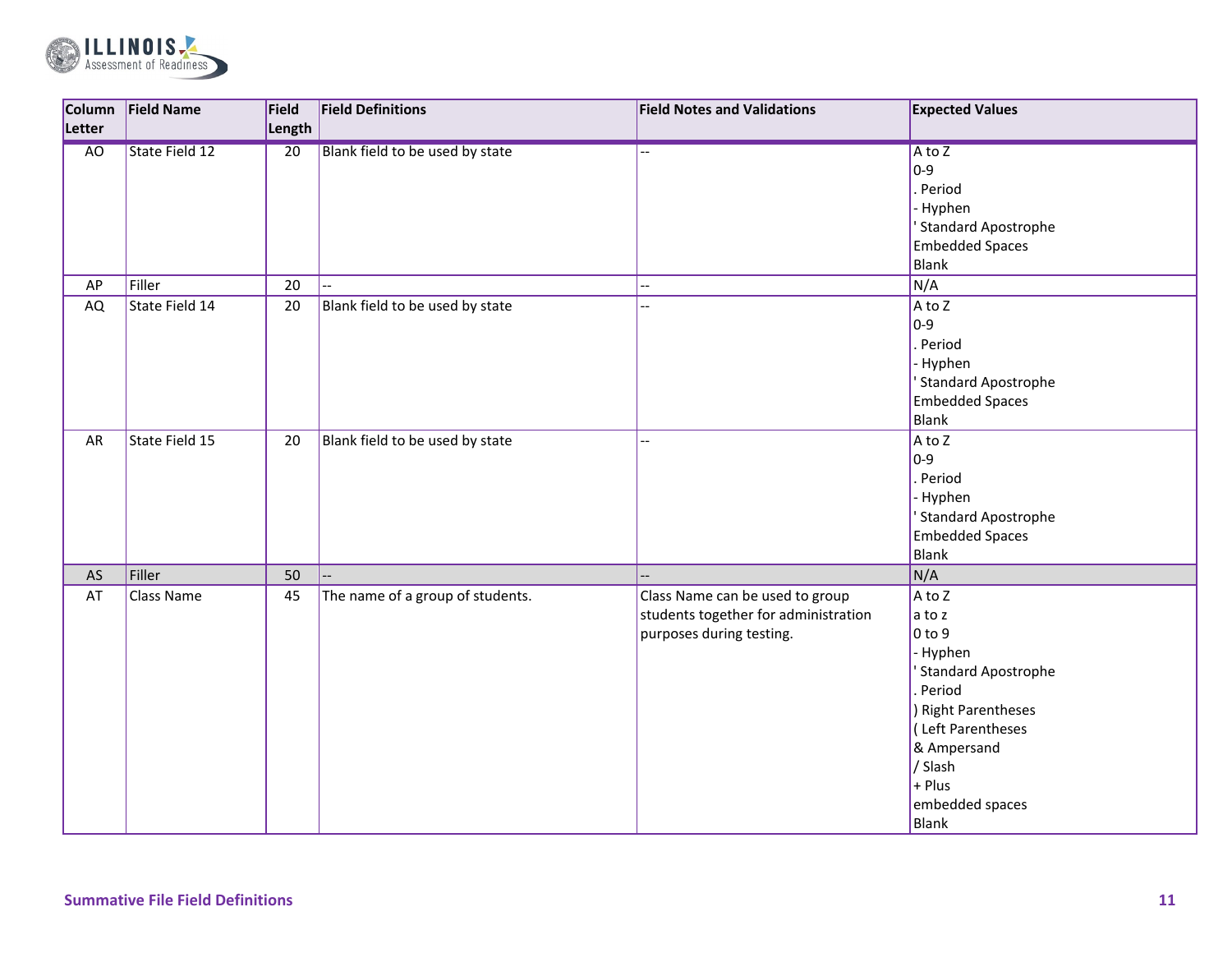

| Column    | <b>Field Name</b>         | Field           | <b>Field Definitions</b>                        | <b>Field Notes and Validations</b> | <b>Expected Values</b>              |
|-----------|---------------------------|-----------------|-------------------------------------------------|------------------------------------|-------------------------------------|
| Letter    |                           | Length          |                                                 |                                    |                                     |
| <b>AU</b> | <b>Test Administrator</b> | $\overline{30}$ | Test Administrator is the person overseeing the | Must be exactly 8 digits or blank. | $A$ to $Z$                          |
|           |                           |                 | student(s) in a test session.                   |                                    | $\vert$ a to z                      |
|           |                           |                 |                                                 |                                    | $0$ to 9                            |
|           |                           |                 |                                                 |                                    | - Hyphen                            |
|           |                           |                 |                                                 |                                    | <b>Standard Apostrophe</b>          |
|           |                           |                 |                                                 |                                    | Period                              |
|           |                           |                 |                                                 |                                    | Right Parentheses                   |
|           |                           |                 |                                                 |                                    | (Left Parentheses                   |
|           |                           |                 |                                                 |                                    | & Ampersand                         |
|           |                           |                 |                                                 |                                    | / Slash                             |
|           |                           |                 |                                                 |                                    | $+$ Plus                            |
|           |                           |                 |                                                 |                                    | embedded spaces                     |
|           |                           |                 |                                                 |                                    | Blank                               |
| AV        | <b>Staff Member</b>       | 30              | The staff member identifier.                    |                                    | $A$ to Z                            |
|           | Identifier                |                 |                                                 |                                    | $\vert$ a to z                      |
|           |                           |                 |                                                 |                                    | $0$ to 9                            |
|           |                           |                 |                                                 |                                    | - Hyphen                            |
|           |                           |                 |                                                 |                                    | <b>Standard Apostrophe</b>          |
|           |                           |                 |                                                 |                                    | Period                              |
|           |                           |                 |                                                 |                                    | Right Parentheses                   |
|           |                           |                 |                                                 |                                    | (Left Parentheses                   |
|           |                           |                 |                                                 |                                    | & Ampersand                         |
|           |                           |                 |                                                 |                                    | / Slash                             |
|           |                           |                 |                                                 |                                    | $+$ Plus                            |
|           |                           |                 |                                                 |                                    | embedded spaces                     |
|           |                           |                 |                                                 |                                    | Blank                               |
| AW        | <b>Test Code</b>          | 5               | Identifier assigned to the test name.           |                                    | ELA03 = Grade 03 ELA                |
|           |                           |                 |                                                 |                                    | $ELAO4 = Grade 04 ELA$              |
|           |                           |                 |                                                 |                                    | $ELAO5 = Grade O5 ELA$              |
|           |                           |                 |                                                 |                                    | $ELAO6 = Grade O6 ELA$              |
|           |                           |                 |                                                 |                                    | $ELAO7 = Grade 07 ELA$              |
|           |                           |                 |                                                 |                                    | $ELAO8 = Grade 08 ELA$              |
|           |                           |                 |                                                 |                                    | <b>MAT03</b> = Grade 03 Mathematics |
|           |                           |                 |                                                 |                                    | <b>MAT04</b> = Grade 04 Mathematics |
|           |                           |                 |                                                 |                                    | <b>MAT05</b> = Grade 05 Mathematics |
|           |                           |                 |                                                 |                                    | <b>MAT06</b> = Grade 06 Mathematics |
|           |                           |                 |                                                 |                                    | <b>MAT07</b> = Grade 07 Mathematics |
|           |                           |                 |                                                 |                                    | <b>MAT08</b> = Grade 08 Mathematics |
| AX        | Filler Field              | $\mathbf{1}$    |                                                 |                                    | N/A                                 |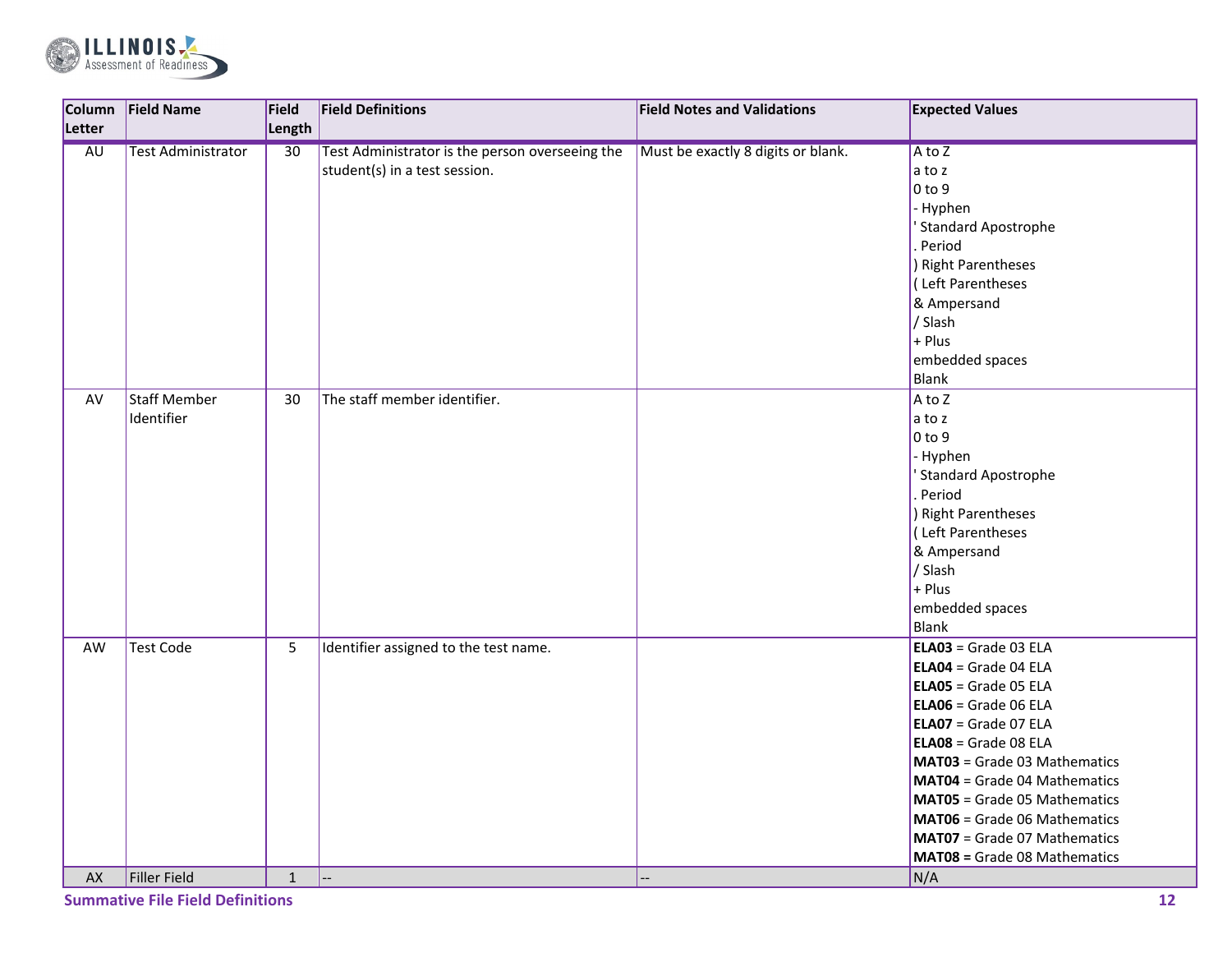

| Column    | <b>Field Name</b>          | Field        | <b>Field Definitions</b>                            | <b>Field Notes and Validations</b> | <b>Expected Values</b> |
|-----------|----------------------------|--------------|-----------------------------------------------------|------------------------------------|------------------------|
| Letter    |                            | Length       |                                                     |                                    |                        |
| <b>AY</b> | Retest                     | $\mathbf{1}$ | Indicates if the student is retaking the test in a  |                                    | $Y = Yes$              |
|           |                            |              | subsequent administration. This may occur if the    |                                    | $N = No$               |
|           |                            |              | student is repeating a grade level that is required |                                    | <b>Blank</b>           |
|           |                            |              | to participate.                                     |                                    |                        |
| AZ        | <b>Filler Field</b>        | $\mathbf{1}$ |                                                     |                                    | N/A                    |
| BA        | <b>Frequent Breaks</b>     | $\mathbf{1}$ | Student is allowed to take breaks, at their         |                                    | $Y = Yes$              |
|           |                            |              | request, during the testing session.                |                                    | <b>Blank</b>           |
| <b>BB</b> | Separate/Alternate         | $\mathbf{1}$ | Student tested in specially-assigned location.      |                                    | $Y = Yes$              |
|           | Location                   |              |                                                     |                                    | <b>Blank</b>           |
| BC        | <b>Small Group Testing</b> | $\mathbf{1}$ | Student is tested in a separate location with a     |                                    | $Y = Yes$              |
|           |                            |              | small group of students with matching               |                                    | <b>Blank</b>           |
|           |                            |              | accessibility features or accommodations/           |                                    |                        |
|           |                            |              | testing needs as appropriate.                       |                                    |                        |
| <b>BD</b> | Specialized                | 1            | Student is provided specialized equipment or        |                                    | $Y = Yes$              |
|           | Equipment or               |              | furniture needed for a successful testing           |                                    | <b>Blank</b>           |
|           | Furniture                  |              | environment (e.g., low lighting; adaptive seat).    |                                    |                        |
| <b>BE</b> | Specified Area or          | $\mathbf{1}$ | Student is tested in a specialized area or setting  |                                    | $Y = Yes$              |
|           | Setting                    |              | (e.g., front of the classroom; seat near the door;  |                                    | <b>Blank</b>           |
|           |                            |              | library, etc.).                                     |                                    |                        |
| <b>BF</b> | Time Of Day                | $\mathbf{1}$ | Student is tested during a specific time of day     |                                    | $Y = Yes$              |
|           |                            |              | based on their individual needs (e.g., ELA in the   |                                    | <b>Blank</b>           |
|           |                            |              | morning; no testing after lunch).                   |                                    |                        |
| BG        | <b>Answer Masking</b>      | $\mathbf{1}$ | Specifies as part of an Assessment Personal         |                                    | $Y = Yes$              |
|           |                            |              | Needs Profile the type of masks the user is able    |                                    | Blank                  |
|           |                            |              | to create to cover portions of the question until   |                                    |                        |
|           |                            |              | needed.                                             |                                    |                        |
| BH        | <b>Student Reads</b>       | $\mathbf{1}$ | The student reads the assessment aloud to           |                                    | $Y = Yes$              |
|           | Assessment Aloud to        |              | themselves and my use an external device such       |                                    | <b>Blank</b>           |
|           | Self                       |              | as a whisper phone. The student must be tested      |                                    |                        |
|           |                            |              | in a separate setting.                              |                                    |                        |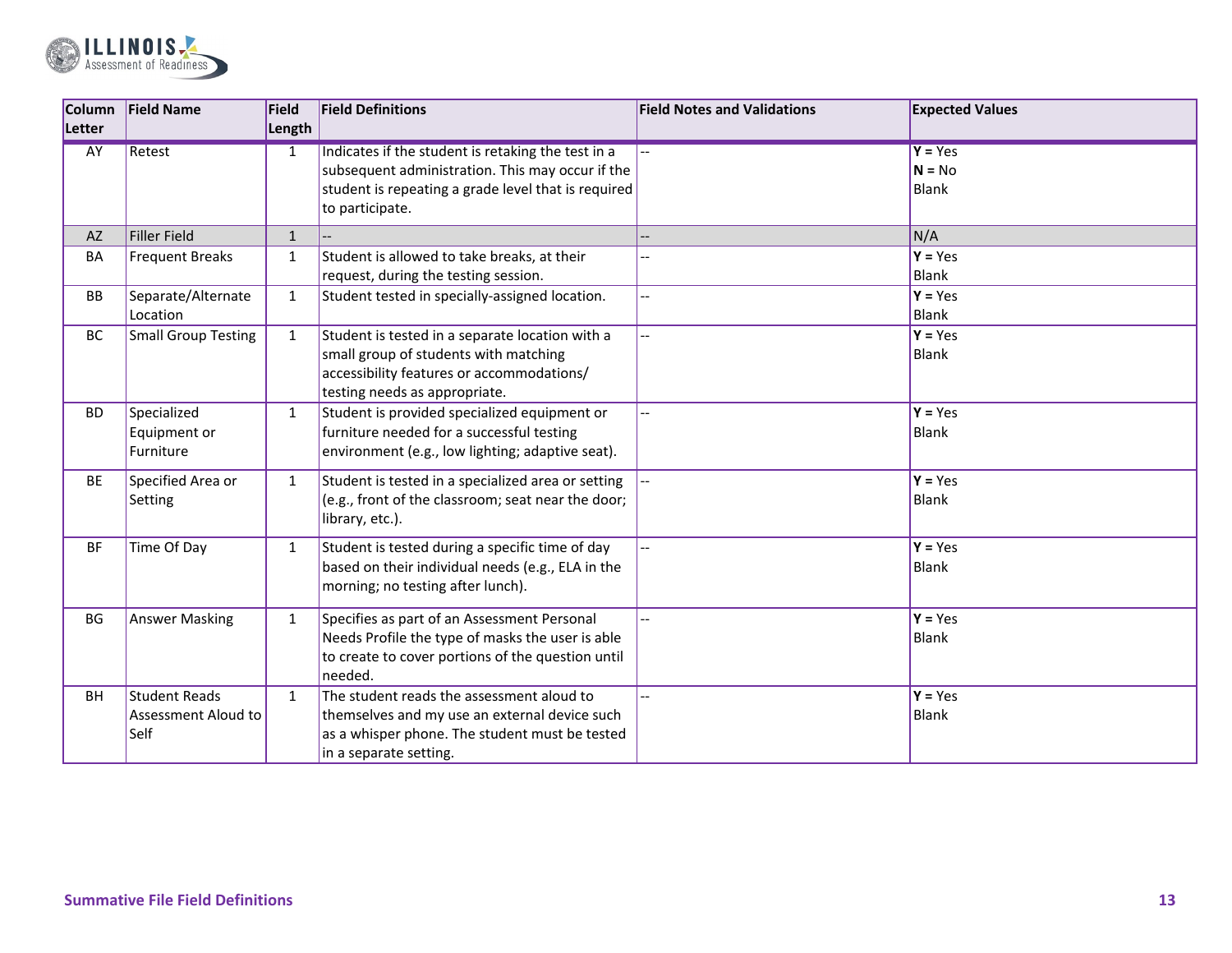

| Column<br>Letter | <b>Field Name</b>                                  | Field<br>Length | <b>Field Definitions</b>                                                                                                                                                                                                                                                                                                                                                                                                                           | <b>Field Notes and Validations</b> | <b>Expected Values</b>                                                                                                                                                                                                                                                                                                                                                                   |
|------------------|----------------------------------------------------|-----------------|----------------------------------------------------------------------------------------------------------------------------------------------------------------------------------------------------------------------------------------------------------------------------------------------------------------------------------------------------------------------------------------------------------------------------------------------------|------------------------------------|------------------------------------------------------------------------------------------------------------------------------------------------------------------------------------------------------------------------------------------------------------------------------------------------------------------------------------------------------------------------------------------|
| $\overline{BI}$  | <b>Color Contrast</b>                              | $\overline{2}$  | Defines as part of an Assessment Personal Needs  --<br>Profile foreground and background colors.                                                                                                                                                                                                                                                                                                                                                   |                                    | 01 = black font on cream background<br>02 = black font on light blue background<br>03 = black font on light magenta<br>background<br>04 = white font on black background<br>05 = yellow font on blue background<br>06 = low contrast color, dark gray font on<br>pale green background<br>07 = locally provided color overlay for the<br>student to place over their paper test<br>Blank |
| <b>BJ</b>        | <b>ASL Video</b>                                   | 1               | Used to assign the form administered for<br>computer-based testing. American Sign<br>Language content is provided to the student by a<br>human signer through a video.                                                                                                                                                                                                                                                                             |                                    | $Y = Yes$<br><b>Blank</b>                                                                                                                                                                                                                                                                                                                                                                |
| BK               | <b>Assistive Technology</b><br>- Screen Reader     | $\mathbf{1}$    | Used to assign the form administered for<br>computer-based testing. Delivers form tagged to<br>support Screen Reader use.<br>Screen Reader Assistive Technology is a 3rd party<br>external support intended for students who are<br>blind. The Screen Reader is used for browser<br>navigation and access to content. Examples:<br>Jaws, NVDA. It can also be used in combination<br>with a Refreshable Braille device for access and<br>response. |                                    | $Y = Yes$<br><b>Blank</b>                                                                                                                                                                                                                                                                                                                                                                |
| BL               | <b>Assistive Technology</b><br>- Non-Screen Reader | $\mathbf{1}$    | Used to assign the form administered for<br>computer-based testing when an assistive<br>technology application is needed for students<br>without visual impairments.<br>Assistive technology that provides magnification<br>or word prediction assistive technology support<br>that requires security pass through to interact<br>with TestNav.                                                                                                    |                                    | $Y = Yes$<br><b>Blank</b>                                                                                                                                                                                                                                                                                                                                                                |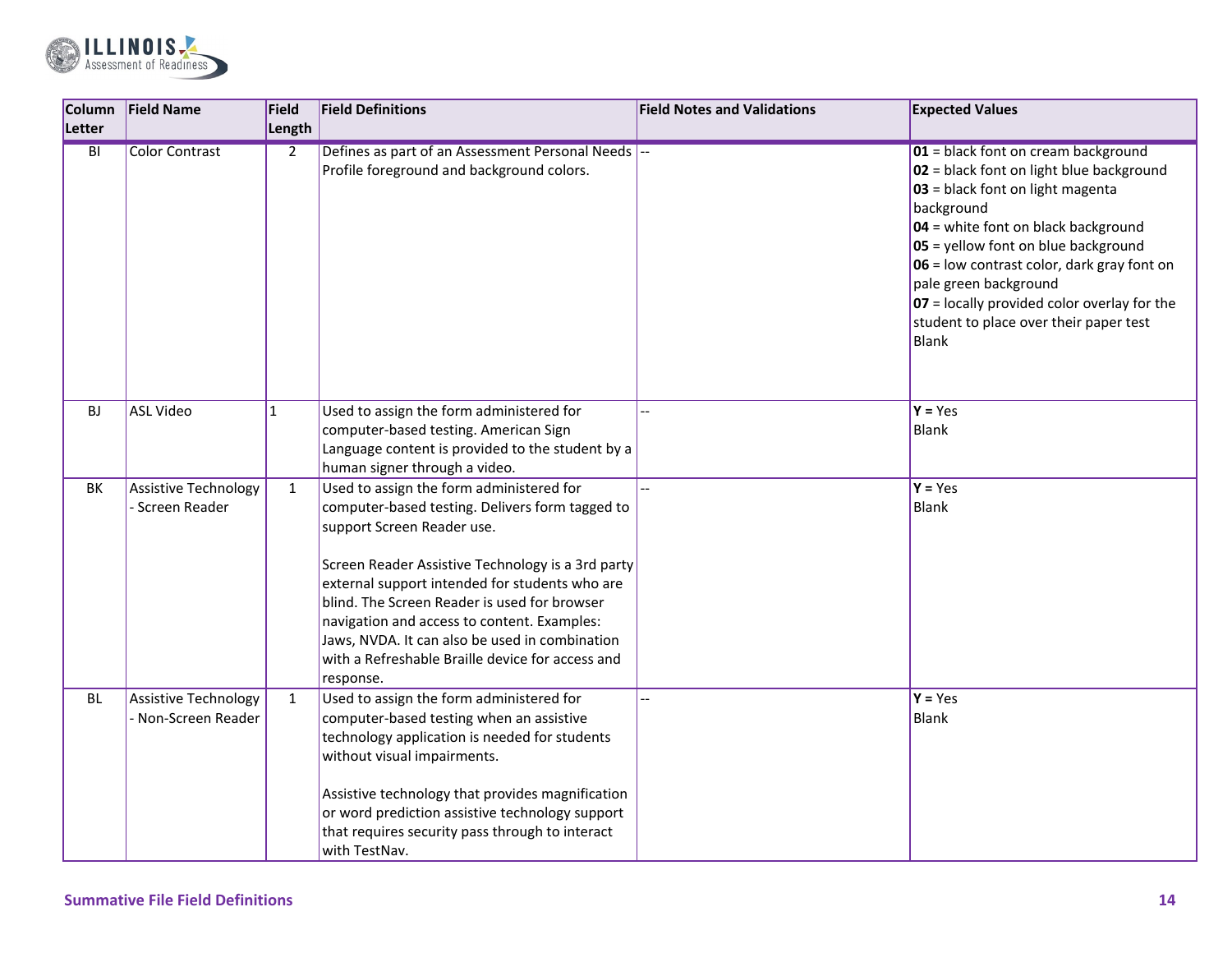

| Column    | <b>Field Name</b>                           | Field          | <b>Field Definitions</b>                                                                                                                                                                                                          | <b>Field Notes and Validations</b> | <b>Expected Values</b>                             |
|-----------|---------------------------------------------|----------------|-----------------------------------------------------------------------------------------------------------------------------------------------------------------------------------------------------------------------------------|------------------------------------|----------------------------------------------------|
| Letter    |                                             | Length         |                                                                                                                                                                                                                                   |                                    |                                                    |
| <b>BM</b> | <b>Closed Captioning</b><br>for ELA         | $\mathbf{1}$   | Used to assign the form administered for<br>computer-based testing.                                                                                                                                                               |                                    | $Y = Yes$<br>Blank                                 |
|           |                                             |                | Closed captioning and subtitling are both<br>processes of displaying text on a television, video                                                                                                                                  |                                    |                                                    |
|           |                                             |                | screen, or other visual display to provide<br>additional or interpretive information.                                                                                                                                             |                                    |                                                    |
|           |                                             |                | Not applicable for Math.                                                                                                                                                                                                          |                                    |                                                    |
| <b>BN</b> | Refreshable Braille<br>Display              | $\mathbf{1}$   | Used to assign a computer-based form for Braille --<br>in conjunction with Screen Reader.                                                                                                                                         |                                    | $Y = Yes$<br><b>Blank</b>                          |
|           |                                             |                | Student uses external device which converts the<br>text from the Screen Reader into Braille.                                                                                                                                      |                                    |                                                    |
|           |                                             |                | Not applicable for Math.                                                                                                                                                                                                          |                                    |                                                    |
| <b>BO</b> | Alternate<br>Representation -<br>Paper Test | $\mathbf{1}$   | Student requires paper and pencil test format as  --<br>an approved accommodation.                                                                                                                                                |                                    | $Y = Yes$<br><b>Blank</b>                          |
| <b>BP</b> | Large Print                                 | $\mathbf{1}$   | Student needs a large print test booklet is<br>provided with text increased 150% to an 18<br>point font.                                                                                                                          | --                                 | $Y = Yes$<br><b>Blank</b>                          |
| <b>BQ</b> | <b>Braille with Tactile</b><br>Graphics     | $\overline{2}$ | Student needs a set of hard copy braille test<br>booklets with embedded tactile graphics.                                                                                                                                         | Ξ.                                 | $01 = UEB/Unified English Braille$<br><b>Blank</b> |
| <b>BR</b> | Extensions                                  | $\mathbf{1}$   | Indicates whether a student needs to log into<br>Co: Writer and Read& Write software (separate<br>license required) for use with TestNav.                                                                                         |                                    | $Y = Yes$<br>Blank                                 |
| <b>BS</b> | Human Signer for<br><b>Test Directions</b>  | $\mathbf{1}$   | A human signer will sign the test directions to a<br>student. The student may need to be tested in a<br>small group or separate setting.                                                                                          |                                    | $Y = Yes$<br><b>Blank</b>                          |
| <b>BT</b> | Answers Recorded in<br><b>Test Booklet</b>  | $\mathbf{1}$   | The student records answers directly in the test<br>booklet. Responses must be transcribed<br>verbatim by a test administrator into a student<br>answer document. Responses that have not<br>been transcribed will not be scored. |                                    | $Y = Yes$<br><b>Blank</b>                          |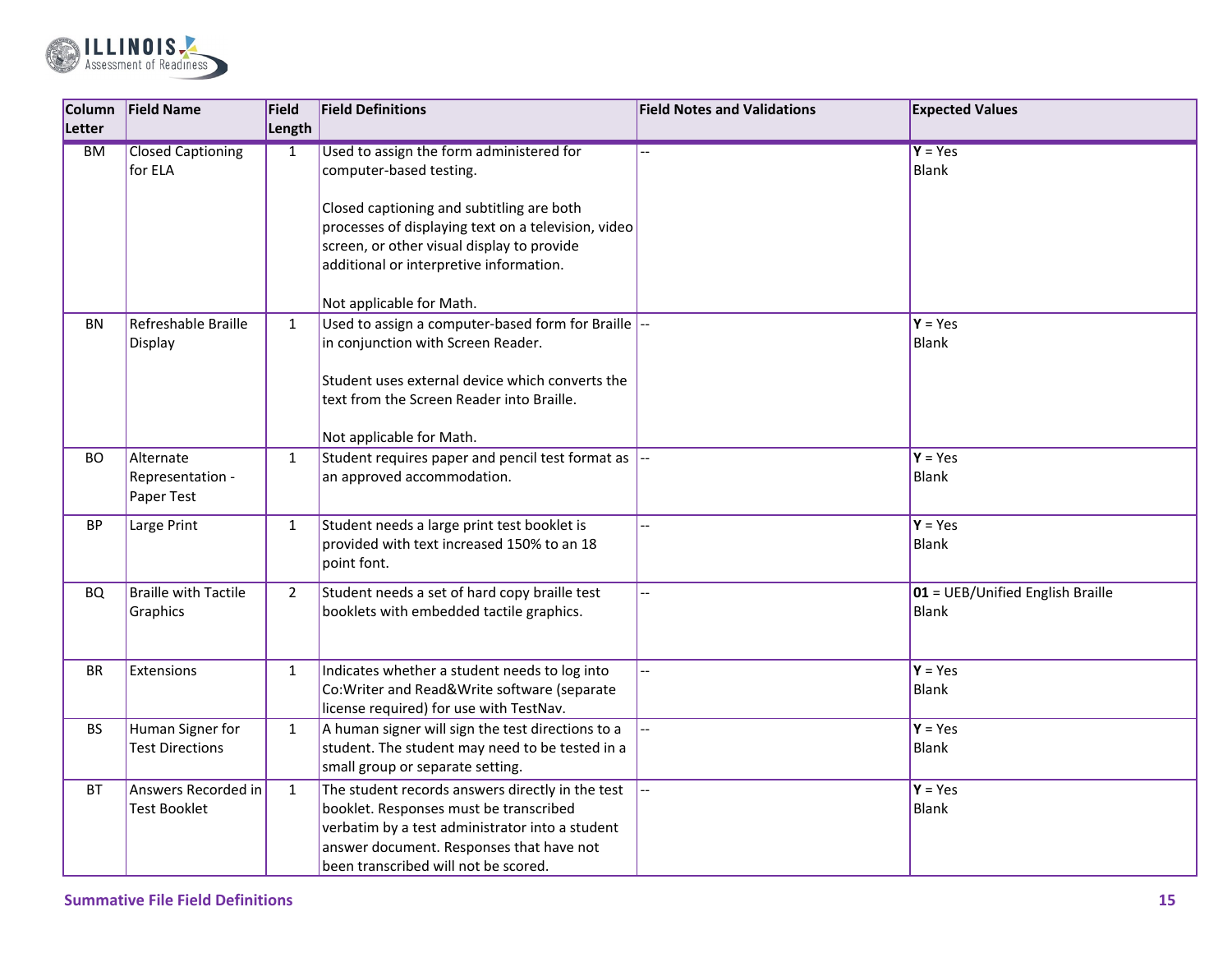

| <b>Column</b> | <b>Field Name</b>         | Field          | <b>Field Definitions</b>                         | <b>Field Notes and Validations</b> | <b>Expected Values</b>                     |
|---------------|---------------------------|----------------|--------------------------------------------------|------------------------------------|--------------------------------------------|
| Letter        |                           | Length         |                                                  |                                    |                                            |
| <b>BU</b>     | <b>Electronic Braille</b> | $\overline{2}$ | For a student who is blind or visually impaired, |                                    | 01 = Braille Writer                        |
|               | Response                  |                | responses are captured by a Braille Writer or    |                                    | 02 = Braille Note-taker                    |
|               |                           |                | Note-taker.                                      |                                    | <b>Blank</b>                               |
| <b>BV</b>     | <b>Calculation Device</b> | $\mathbf{1}$   | The student is allowed to use a calculator as an |                                    | $C =$ Uses calculator on non-calculator    |
|               | and Mathematics           |                | accommodation, including for items in test       |                                    | section                                    |
|               | Tools                     |                | sections designated as non-calculator sections.  |                                    | $T =$ Uses mathematics tools on non-       |
|               |                           |                | In addition, an arithmetic table (including      |                                    | calculator section                         |
|               |                           |                | addition/ subtraction and/or                     |                                    | $B =$ Uses both calculator and mathematics |
|               |                           |                | multiplication/division charts), and/or          |                                    | tools on non-calculator section            |
|               |                           |                | manipulatives may be used.                       |                                    | <b>Blank</b>                               |
| <b>BW</b>     | <b>ELA Constructed</b>    | $\overline{2}$ | The student's response is captured by an         |                                    | $01 =$ Speech-to-Text                      |
|               | Response                  |                | external Speech to Text device, external AT      |                                    | $02$ = Human Scribe                        |
|               |                           |                | device, Human Scribe or Signer for Constructed   |                                    | 03 = Human Signer                          |
|               |                           |                | Response item types, according to an IEP or 504  |                                    | 04 = External AT Device                    |
|               |                           |                | plan.                                            |                                    | <b>Blank</b>                               |
| BX            | <b>ELA Selected</b>       | $\overline{2}$ | The student's response is captured by an         | --                                 | $01 =$ Speech-to-Text                      |
|               | Response or               |                | external Speech to Text device, external AT      |                                    | $02$ = Human Scribe                        |
|               | Technology                |                | device, Human Scribe or Signer for Selected      |                                    | 03 = Human Signer                          |
|               | <b>Enhanced Items</b>     |                | Response or Technology Enhanced items types,     |                                    | 04 = External AT Device                    |
|               |                           |                | according to an IEP or 504 plan.                 |                                    | <b>Blank</b>                               |
| BY            | Mathematics               | $\overline{2}$ | The student's response is captured by an         |                                    | $01 =$ Speech-to-Text                      |
|               | Accommodated              |                | external Speech to Text device, external AT      |                                    | $02$ = Human Scribe                        |
|               | Response                  |                | device, Human Scribe or Signer.                  |                                    | 03 = Human Signer                          |
|               |                           |                |                                                  |                                    | 04 = External AT Device                    |
|               |                           |                |                                                  |                                    | <b>Blank</b>                               |
| <b>BZ</b>     | <b>Monitor Test</b>       | $\mathbf{1}$   | The test administrator or assigned               | $\overline{a}$                     | $Y = Yes$                                  |
|               | Response                  |                | accommodator monitors proper placement of        |                                    | <b>Blank</b>                               |
|               |                           |                | student responses on a test booklet/answer       |                                    |                                            |
|               |                           |                | document or within a computer based test. The    |                                    |                                            |
|               |                           |                | test examiner or assigned accommodator cannot    |                                    |                                            |
|               |                           |                | assist the student with changing a response.     |                                    |                                            |
| CA            | Word Prediction for       | $\mathbf{1}$   | The student uses a word prediction external      | --                                 | $Y = Yes$                                  |
|               | ELA/L                     |                | device that provides a bank of frequently -or    |                                    | <b>Blank</b>                               |
|               |                           |                | recently -used words as a result of the student  |                                    |                                            |
|               |                           |                | entering the first few letters of a word.        |                                    |                                            |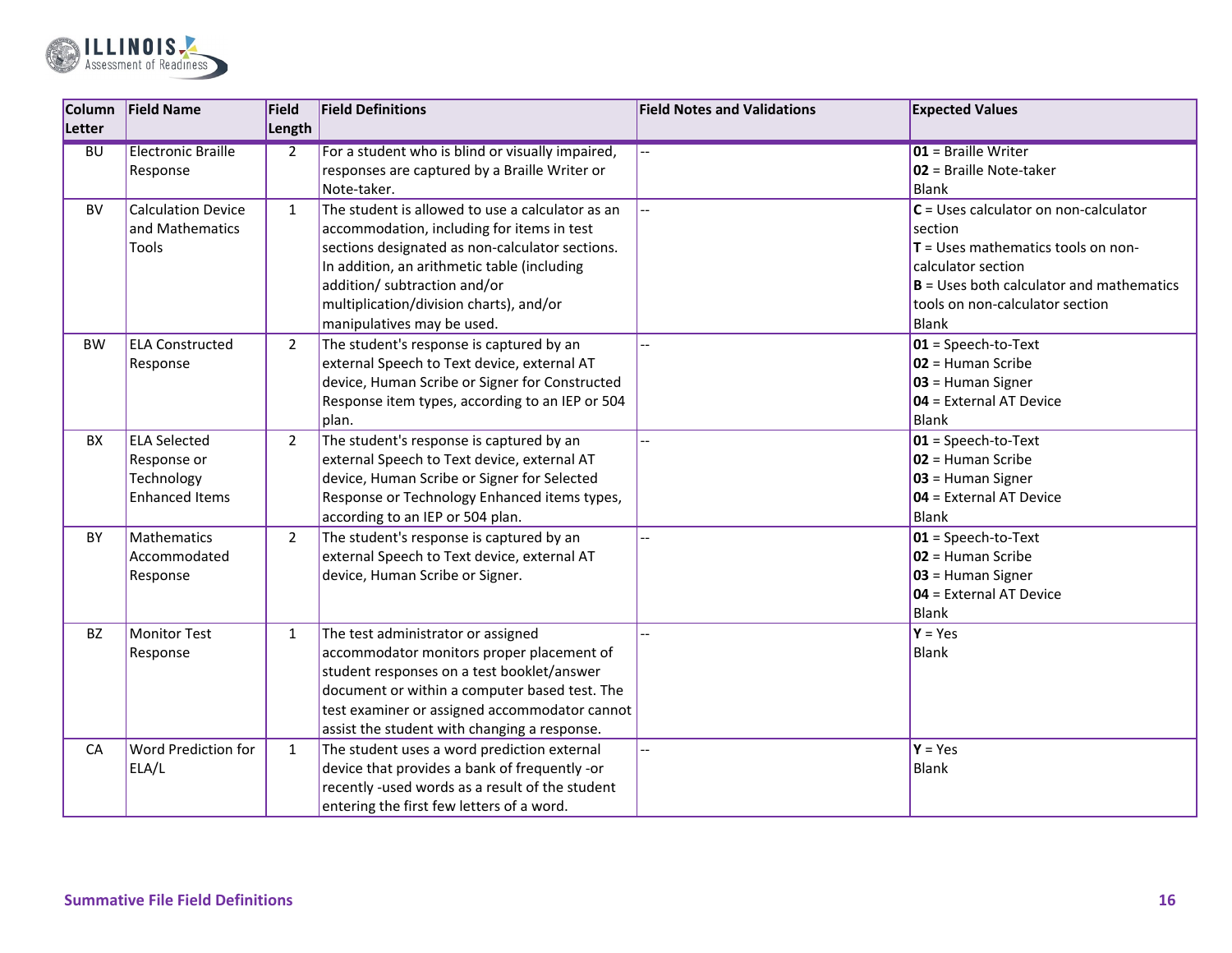

| Column<br><b>Letter</b> | <b>Field Name</b>                                                                | Field<br>Length | <b>Field Definitions</b>                                                                                                                                                                                                   | <b>Field Notes and Validations</b> | <b>Expected Values</b>                                                                                                                                                                                                                                                                                                                             |
|-------------------------|----------------------------------------------------------------------------------|-----------------|----------------------------------------------------------------------------------------------------------------------------------------------------------------------------------------------------------------------------|------------------------------------|----------------------------------------------------------------------------------------------------------------------------------------------------------------------------------------------------------------------------------------------------------------------------------------------------------------------------------------------------|
| $\overline{CB}$         | Administration<br><b>Directions Clarified</b><br>in Student's Native<br>Language | 1               | The test administrator clarifies general<br>administration instructions only.                                                                                                                                              |                                    | $Y = Yes$<br>Blank                                                                                                                                                                                                                                                                                                                                 |
| cc                      | Administration<br>Directions Read<br>Aloud in Student's<br>Native Language       | 3               | The test administrator reads aloud, and repeats<br>as needed, test directions in the students' native<br>language.                                                                                                         |                                    | $ARA = Arabic$<br><b>CHI</b> = Chinese (Mandarin)<br>$FRE = French$<br><b>GUJ</b> = Gujarati<br>$KOR = Korean$<br><b>POL</b> = Polish<br><b>SPA</b> = Spanish<br><b>TAG</b> = Tagalog<br>$URD = Urdu$<br><b>VIE</b> = Vietnamese<br>Blank                                                                                                          |
| <b>CD</b>               | Mathematics English<br>Learner<br>Accommodated<br>Response                       | $\overline{2}$  | An English Learner's response is captured by an<br>external Speech to Text device or Human Scribe.                                                                                                                         |                                    | $01 =$ Speech-to-Text<br>$02$ = Human Scribe<br>Blank                                                                                                                                                                                                                                                                                              |
| <b>CE</b>               | Spanish<br>Transadaptation of<br>the Mathematics<br>Assessment                   | 3               | Used to assign the Spanish form administered<br>for testing.                                                                                                                                                               |                                    | <b>SPA</b> = Spanish<br><b>Blank</b>                                                                                                                                                                                                                                                                                                               |
| <b>CF</b>               | Word-to-Word<br>Dictionary<br>(English/Native<br>Language)                       | 1               | The student uses a published word-to-word<br>hand-held dictionary.                                                                                                                                                         |                                    | $Y = Yes$<br><b>Blank</b>                                                                                                                                                                                                                                                                                                                          |
| CG                      | Text-to-Speech                                                                   | $\overline{2}$  | Used as part of an Assessment Personal Needs<br>Profile to define the type of material that should<br>be rendered using the read aloud alternative<br>content.<br>It is not intended to support students who are<br>blind. |                                    | 01 = Text-to-Speech English for ELA Text<br>and Graphics<br>02 = Text-to-Speech English for Math and<br><b>Science Text and Graphics</b><br>03 = Text-to-Speech English for Math Text<br>Only<br>04 = Text-to-Speech Spanish for Math and<br><b>Science Text and Graphics</b><br>05 = Text-to-Speech Spanish for Math Text<br>Only<br><b>Blank</b> |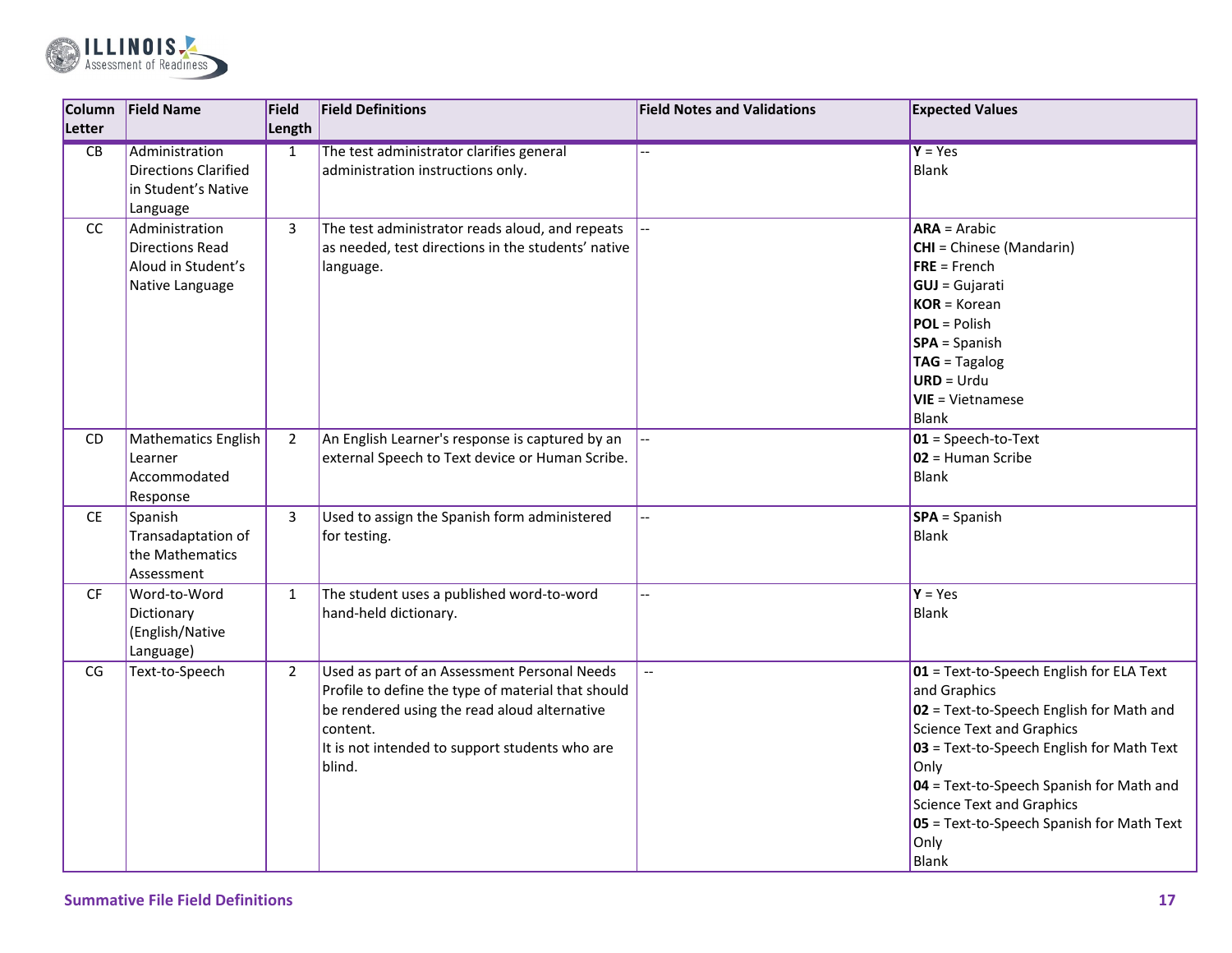

| Column           | <b>Field Name</b>        | Field          | <b>Field Definitions</b>                                                  | <b>Field Notes and Validations</b>      | <b>Expected Values</b>         |
|------------------|--------------------------|----------------|---------------------------------------------------------------------------|-----------------------------------------|--------------------------------|
| Letter           |                          | Length         |                                                                           |                                         |                                |
| CH               | Human Reader or          | $\overline{2}$ | The test is read aloud or signed to the student by $\left  \cdot \right $ |                                         | 01 = Human Signer              |
|                  | Human Signer             |                | the test administrator.                                                   |                                         | 02 = Human Read Aloud<br>Blank |
| CI               |                          |                | An accommodation required for a student with a $\left  \cdot \right $     |                                         | $Y = Yes$                      |
|                  | Unique<br>Accommodation  | $\mathbf{1}$   | disability or an English Learner that is not listed                       |                                         | <b>Blank</b>                   |
|                  |                          |                | in the Accessibility Features and                                         |                                         |                                |
|                  |                          |                | Accommodations Manual but is identified in the                            |                                         |                                |
|                  |                          |                | student's IEP, 504 or EL plan (if approved by the                         |                                         |                                |
|                  |                          |                | state).                                                                   |                                         |                                |
| CJ               | Emergency                | $\overline{2}$ | An emergency accommodation for a student                                  |                                         | $\boxed{01}$ = Human Scribe    |
|                  | Accommodation            |                | who incurs a temporary disabling condition that                           |                                         | $99 =$ Other                   |
|                  |                          |                | interferes with test performance shortly before                           |                                         | Blank                          |
|                  |                          |                | or during the assessment window.                                          |                                         |                                |
| ${\sf C}{\sf K}$ | <b>Extended Time</b>     | 6              | Extended Time is provided to the student.                                 | $-$                                     | EL.                            |
|                  |                          |                |                                                                           |                                         | <b>IEP504</b><br><b>Both</b>   |
|                  |                          |                |                                                                           |                                         | <b>Blank</b>                   |
|                  |                          |                |                                                                           |                                         |                                |
|                  |                          |                |                                                                           |                                         |                                |
|                  |                          |                |                                                                           |                                         |                                |
|                  |                          |                |                                                                           |                                         |                                |
|                  |                          |                |                                                                           |                                         |                                |
|                  |                          |                |                                                                           |                                         |                                |
|                  |                          |                |                                                                           |                                         |                                |
|                  |                          |                |                                                                           |                                         |                                |
|                  |                          |                |                                                                           |                                         |                                |
|                  |                          |                |                                                                           |                                         |                                |
| CL               | Filler Field             | $\overline{3}$ | Щ,                                                                        |                                         | N/A                            |
| <b>CM</b>        | Filler Field             | 18             |                                                                           |                                         | N/A                            |
| CN               | Filler Field             | $\mathbf 1$    |                                                                           |                                         | N/A                            |
| CO               | Filler Field             | 25             |                                                                           |                                         | N/A                            |
| CP               | <b>Student Test UUID</b> | 36             | System generated unique identifier assigned to                            | Then Student Test UUID is used to match |                                |
|                  |                          |                | the student test                                                          | to the student test.                    |                                |
| CQ               | Paper Form ID            | 20             | Unique form group identifier assigned to the                              | Paper Based Test only                   | $A$ to Z                       |
|                  |                          |                | battery collection of forms.                                              |                                         | 0 <sub>to 9</sub>              |
|                  |                          |                |                                                                           |                                         | No embedded spaces             |
|                  |                          |                |                                                                           |                                         | <b>Blank</b>                   |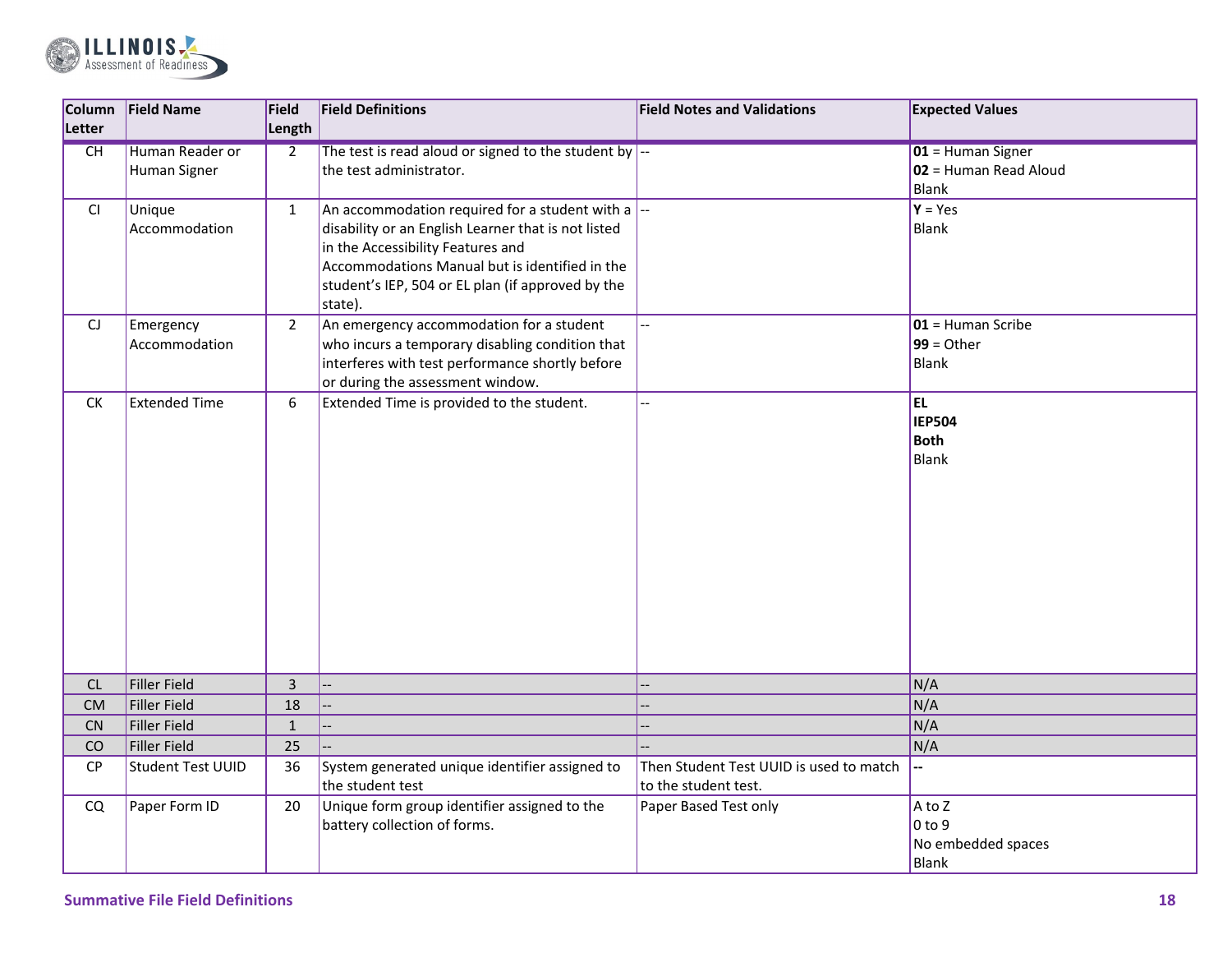

| Column<br>Letter | <b>Field Name</b>                 | Field<br>Length | <b>Field Definitions</b>                                                     | <b>Field Notes and Validations</b>                                                                                                                                                                                                                                                                                                                                          | <b>Expected Values</b>                                                                |
|------------------|-----------------------------------|-----------------|------------------------------------------------------------------------------|-----------------------------------------------------------------------------------------------------------------------------------------------------------------------------------------------------------------------------------------------------------------------------------------------------------------------------------------------------------------------------|---------------------------------------------------------------------------------------|
| CR               | <b>Online Form ID</b>             | 50              | Unique form group identifier assigned to the<br>battery collection of forms. | <b>Computer Based Test only</b>                                                                                                                                                                                                                                                                                                                                             | A to Z<br>0 <sub>to 9</sub><br>No embedded spaces<br><b>Blank</b>                     |
| <b>CS</b>        | <b>Test Status</b>                | 7               | Status of student's test                                                     | Assigned = Student test has been<br>assigned and all units are in an assign<br>status.<br>Testing/In Progress = Student test is in a<br>prepared or started session and/or has<br>one or more units are in a status other<br>than ready but not all units are complete.<br>Attempt/Complete = Student Test has<br>been assigned and all units are in a<br>completed status. | <b>Assign = Assigned</b><br><b>Testing = In Progress</b><br><b>Attempt = Complete</b> |
| <b>CT</b>        | <b>Total Test Items</b>           | 3               | Total number of questions/items on an<br>administered test                   | Total Test Items will only be displayed if<br>Battery Test Attemptedness Flag is not<br>blank.<br>Math Subject includes operational and<br>Field Test Items.<br>ELA Subject include operational items<br>only.                                                                                                                                                              | 0 <sub>to 9</sub><br>blank                                                            |
| <b>CU</b>        | <b>Test Attemptedness</b><br>Flag | 1               | Flag indicating the test attempt has met the test<br>attempt criteria.       | $Y = Test$ has met the test attempt criteria $Y$<br>with 1 item in each of n-1 operational<br>units/paper sections for ELA and Math<br>Subjects.<br>N = Test attempt has been processed and<br>did NOT meet the test attempt criteria<br>Blank = Test attempt has not yet been<br>processed to determine if attempted.                                                      | N<br><b>Blank</b>                                                                     |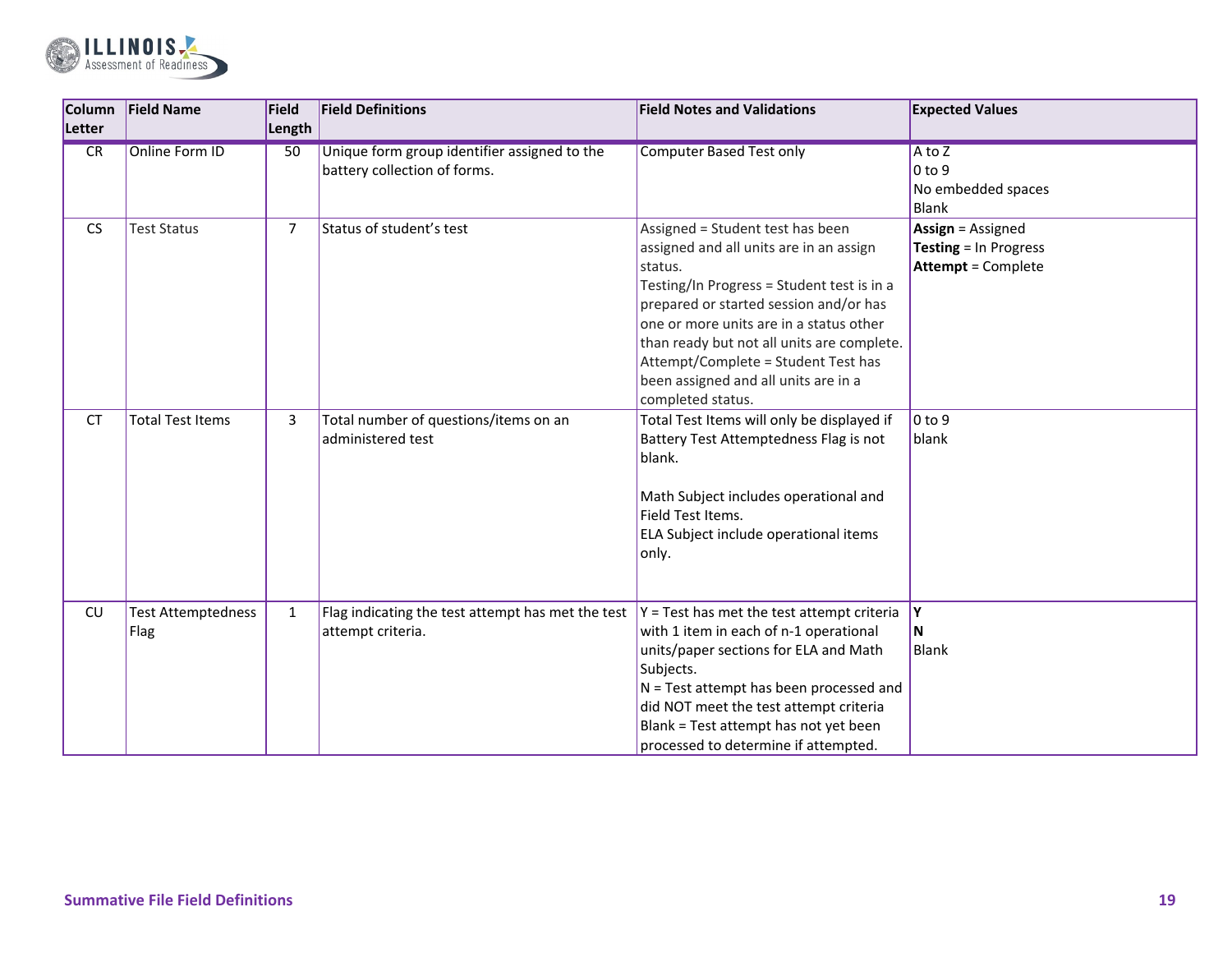

| <b>Column</b><br><b>Letter</b> | <b>Field Name</b>                    | Field<br>Length | <b>Field Definitions</b>                        | <b>Field Notes and Validations</b>                         | <b>Expected Values</b>             |
|--------------------------------|--------------------------------------|-----------------|-------------------------------------------------|------------------------------------------------------------|------------------------------------|
|                                |                                      |                 |                                                 |                                                            |                                    |
| $\overline{\text{cv}}$         | <b>Total Test Items</b><br>Attempted | 3               | Total number of items attempted on the test     | Math Subject includes operational and<br>Field Test Items. | 0 <sub>to</sub> 9<br>blank         |
|                                |                                      |                 |                                                 | ELA Subjects include operational items                     |                                    |
|                                |                                      |                 |                                                 | only.                                                      |                                    |
|                                |                                      |                 |                                                 |                                                            |                                    |
|                                |                                      |                 |                                                 | Total Test Items Attempted will only be                    |                                    |
|                                |                                      |                 |                                                 | displayed if Battery Test Attemptedness                    |                                    |
|                                |                                      |                 |                                                 | Flag is not blank.                                         |                                    |
| <b>CW</b>                      | Paper Section 1                      | $\overline{2}$  | Total number of items on a paper                | PBT only                                                   | 0 <sub>to 9</sub>                  |
|                                | <b>Total Test Items</b>              |                 | test attempt within section 1                   | <b>Blank for CBT</b>                                       | <b>Blank</b>                       |
| <b>CX</b>                      | Paper Section 1                      | $\overline{2}$  | Total number of items on a paper                | PBT only                                                   | $0$ to $9$                         |
|                                | Number of                            |                 | test attempt within section 1 that were         | Blank for CBT and zero attempted items                     | <b>Blank</b>                       |
|                                | Attempted Items                      |                 | attempted                                       |                                                            |                                    |
| <b>CY</b>                      | Paper Section 2                      | $\overline{2}$  | Total number of items on a paper                | PBT only                                                   | $0$ to 9                           |
|                                | <b>Total Test Items</b>              |                 | test attempt within section 2                   | <b>Blank for CBT</b>                                       | <b>Blank</b>                       |
| CZ                             | Paper Section 2                      | $\overline{2}$  | Total number of items on a paper test attempt   | PBT only                                                   | $0$ to $9$                         |
|                                | Number of                            |                 | within section 2 that were attempted            | Blank for CBT and zero attempted items                     | Blank                              |
|                                | Attempted Items                      |                 |                                                 |                                                            |                                    |
| DA                             | Paper Section 3                      | $\overline{2}$  | Total number of items on a paper test attempt   | PBT only                                                   | $0$ to 9                           |
|                                | <b>Total Test Items</b>              |                 | within section 3                                | <b>Blank for CBT</b>                                       | <b>Blank</b>                       |
| DB                             | Paper Section 3                      | $\overline{2}$  | Total number of items on a paper test attempt   | PBT only                                                   | $0$ to 9                           |
|                                | Number of                            |                 | within section 3 that were attempted            | <b>Blank for CBT</b>                                       | <b>Blank</b>                       |
|                                | Attempted Items                      |                 |                                                 |                                                            |                                    |
| DC                             | Paper Section 4                      | $\overline{2}$  | Total number of items on a paper test attempt   | PBT only                                                   | $0$ to 9                           |
|                                | <b>Total Test Items</b>              |                 | within section 4                                | <b>Blank for CBT</b>                                       | <b>Blank</b>                       |
| DD                             | Paper Section 4                      | $\overline{2}$  | Total number of items on a paper test attempt   | PBT only                                                   | $0$ to 9                           |
|                                | Number of                            |                 | within section 4 that were attempted            | <b>Blank for CBT</b>                                       | <b>Blank</b>                       |
|                                | Attempted Items                      |                 |                                                 |                                                            |                                    |
| DE                             | Student Unit 1 Test                  | 36              | System generated unique identifier assigned to  | CBT only                                                   | UUID (36 characters max)           |
|                                | <b>UUID</b>                          |                 | the student Unit test                           |                                                            | <b>Blank</b>                       |
| DF                             | Unit 1 Form ID                       | 20              | Form assigned                                   | CBT only                                                   | A to Z                             |
|                                |                                      |                 |                                                 |                                                            | $0$ to 9                           |
|                                |                                      |                 |                                                 |                                                            | No embedded spaces<br><b>Blank</b> |
|                                |                                      |                 | Total number of items on an online              |                                                            |                                    |
| DG.                            | Unit 1 Total Test                    | $\overline{2}$  | test attempt within unit 1                      | CBT only<br><b>Blank for PBT</b>                           | $0$ to 9<br>Blank                  |
| DH                             | Items<br>Unit 1 Number of            | $\overline{2}$  | Total number of items on an online test attempt | CBT only                                                   | 0 <sub>to 9</sub>                  |
|                                | Attempted Items                      |                 | within unit 1 that were attempted               | Blank when zero attempted items                            | Blank                              |
|                                |                                      |                 |                                                 |                                                            |                                    |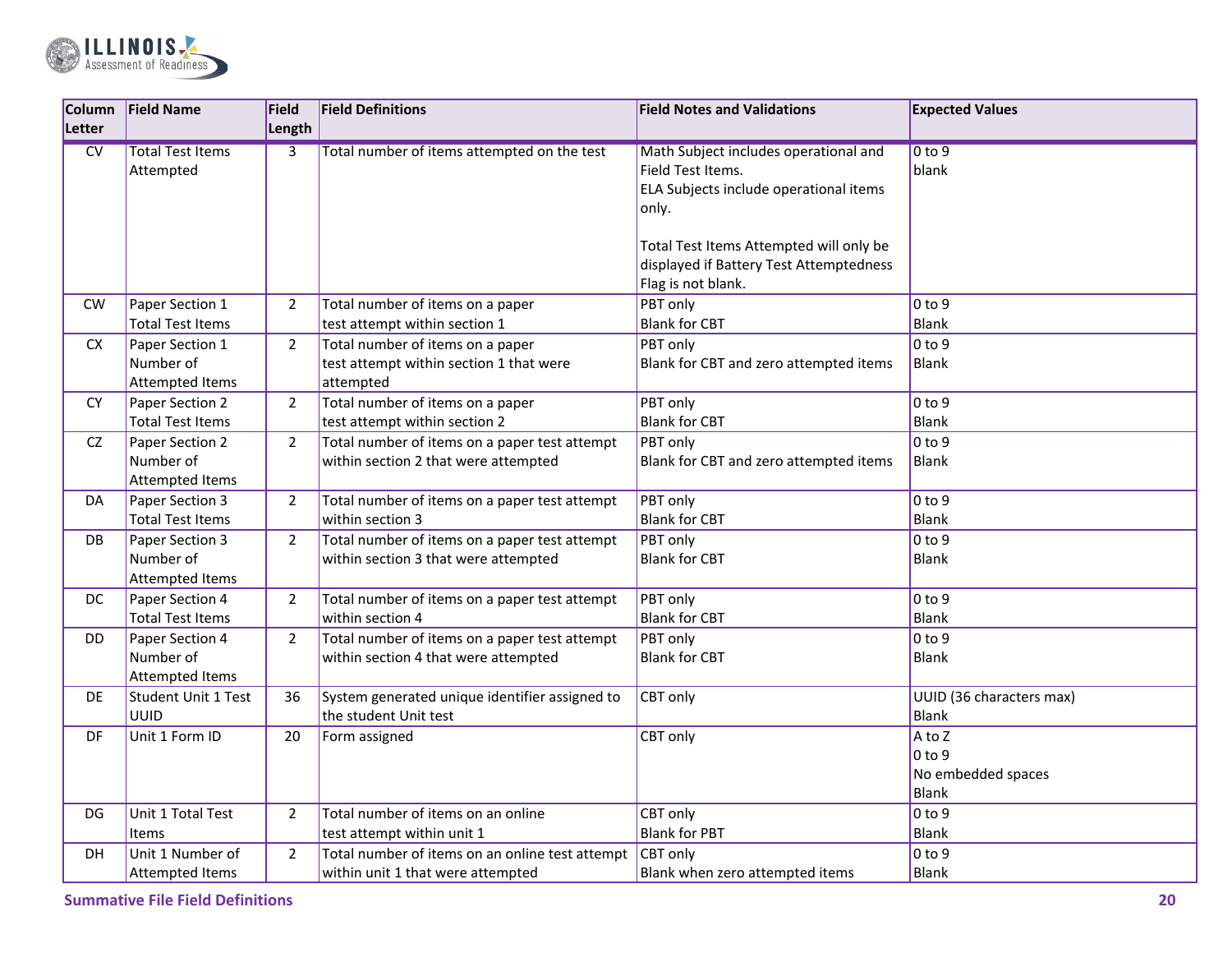

| Column          | <b>Field Name</b>          | Field          | <b>Field Definitions</b>                                                   | <b>Field Notes and Validations</b>      | <b>Expected Values</b>           |
|-----------------|----------------------------|----------------|----------------------------------------------------------------------------|-----------------------------------------|----------------------------------|
| Letter          |                            | Length         |                                                                            |                                         |                                  |
| $\overline{DI}$ | <b>Student Unit 2 Test</b> | 36             | System generated unique identifier                                         | <b>CBT</b> only                         | UUID (36 characters max)         |
|                 | <b>UUID</b>                |                | assigned to the student Unit test                                          |                                         | <b>Blank</b>                     |
| <b>DJ</b>       | Unit 2 Form ID             | 20             | Form assigned                                                              | CBT only                                | A to Z                           |
|                 |                            |                |                                                                            |                                         | $0$ to 9                         |
|                 |                            |                |                                                                            |                                         | No embedded spaces               |
|                 |                            |                |                                                                            |                                         | <b>Blank</b>                     |
| DK              | Unit 2 Total Test          | $\overline{2}$ | Total number of items on an online test attempt                            | CBT only                                | $0$ to $9$                       |
|                 | <b>Items</b>               |                | within unit 2                                                              | <b>Blank for PBT</b>                    | <b>Blank</b>                     |
| <b>DL</b>       | Unit 2 Number Of           | $\overline{2}$ | Total number of items on an online test attempt                            | CBT only                                | $0$ to 9                         |
|                 | Attempted Items            |                | within unit 2 that were attempted                                          | Blank when zero attempted items         | <b>Blank</b>                     |
| <b>DM</b>       | <b>Student Unit 3 Test</b> | 36             | System generated unique identifier                                         | CBT only                                | UUID (36 characters max)         |
|                 | <b>UUID</b>                |                | assigned to the student Unit test                                          |                                         |                                  |
| <b>DN</b>       | Unit 3 Form ID             | 20             | Form assigned                                                              | CBT only                                | A to Z                           |
|                 |                            |                |                                                                            |                                         | $0$ to $9$<br>No embedded spaces |
|                 |                            |                |                                                                            |                                         | <b>Blank</b>                     |
| DO.             | Unit 3 Total Test          | $\overline{2}$ | Total number of items on an online                                         | CBT only                                | $0$ to $9$                       |
|                 | <b>Items</b>               |                | test attempt within unit 3                                                 |                                         | <b>Blank</b>                     |
| <b>DP</b>       | Unit 3 Number Of           | $\overline{2}$ | Total number of items on an online test attempt                            | <b>CBT</b> only                         | $0$ to $9$                       |
|                 | <b>Attempted Items</b>     |                | within unit 3 that were attempted                                          | Blank when zero attempted items         | <b>Blank</b>                     |
| <b>DQ</b>       | Filler                     | 36             |                                                                            |                                         | N/A                              |
| DR              | Reported Lexile-           | $\overline{7}$ | Lexile (ELA) and Quantile (Mathematics)                                    | Lexile ranges                           | $0-9$                            |
|                 | Quantile                   |                | measure that will be reported on the student                               | BR150L-1600L                            | Alpha                            |
|                 |                            |                | ISR.                                                                       | <b>BR=Beginning Reader</b>              | <b>Blank</b>                     |
|                 |                            |                | Lexile measures a student's reading ability and                            |                                         |                                  |
|                 |                            |                | the difficulty of a text.                                                  | Quantile values                         |                                  |
|                 |                            |                | Quantile measures a student's mathematical                                 | EM150Q-1600Q                            |                                  |
|                 |                            |                | achievement and the difficulty of a mathematical EM=Emerging Mathematician |                                         |                                  |
|                 |                            |                | skill or concept.                                                          |                                         |                                  |
|                 |                            |                |                                                                            | For more information see                |                                  |
|                 |                            |                |                                                                            | www.Lexile.com                          |                                  |
|                 |                            |                |                                                                            | www.quantiles.com                       |                                  |
|                 |                            |                |                                                                            | IAR Score Report Interpretation Guide   |                                  |
|                 |                            |                |                                                                            | https://il.mypearsonsupport.com/reporti |                                  |
|                 |                            |                |                                                                            | ng/                                     |                                  |
|                 |                            |                |                                                                            |                                         |                                  |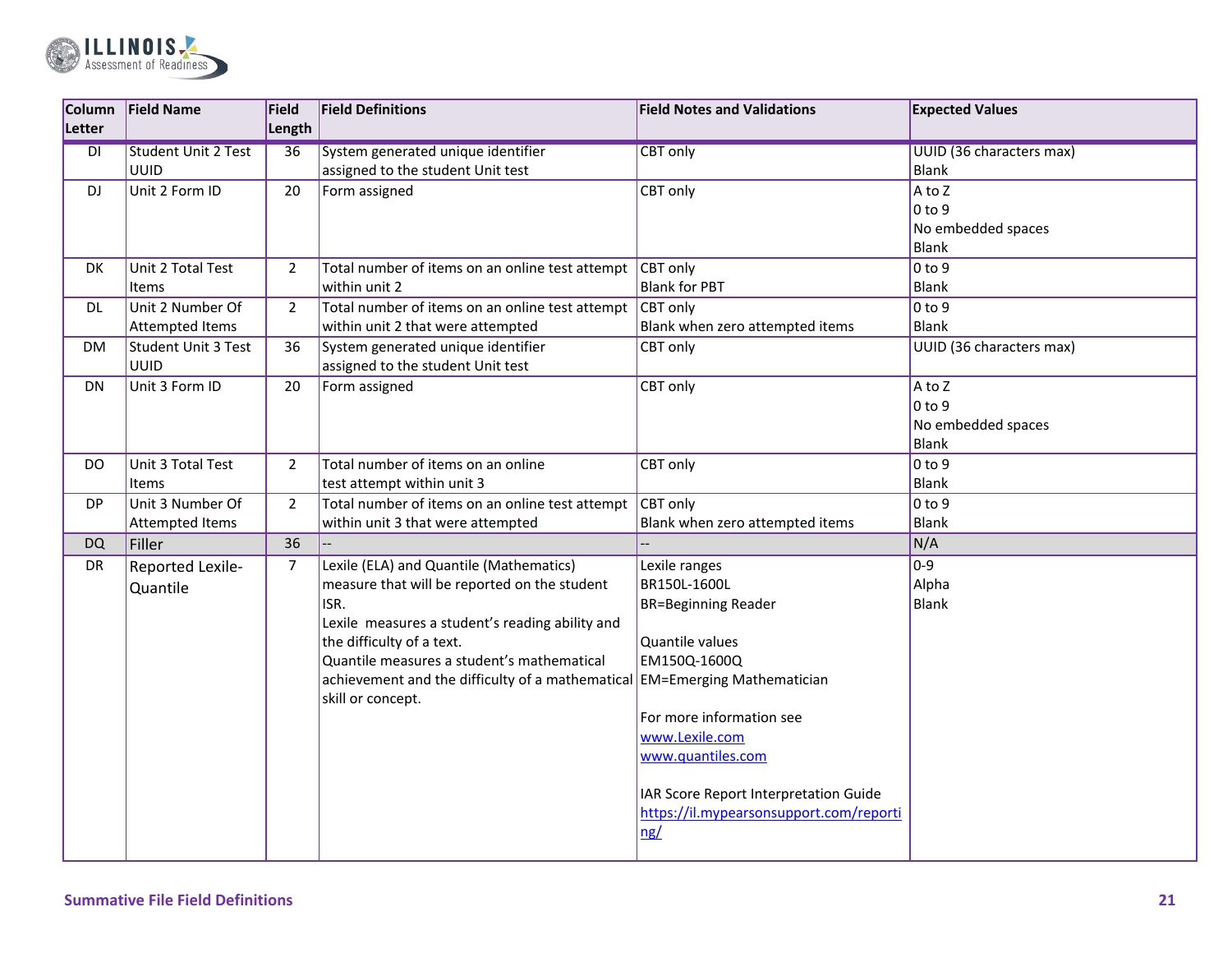

| <b>Column</b> | <b>Field Name</b>                     | Field          | <b>Field Definitions</b>                                                                                                                                                                                                                                                                                                                                                                                                                                                                                                                                                                                                                                                            | <b>Field Notes and Validations</b> | <b>Expected Values</b>           |
|---------------|---------------------------------------|----------------|-------------------------------------------------------------------------------------------------------------------------------------------------------------------------------------------------------------------------------------------------------------------------------------------------------------------------------------------------------------------------------------------------------------------------------------------------------------------------------------------------------------------------------------------------------------------------------------------------------------------------------------------------------------------------------------|------------------------------------|----------------------------------|
| Letter        |                                       | Length         |                                                                                                                                                                                                                                                                                                                                                                                                                                                                                                                                                                                                                                                                                     |                                    |                                  |
| DS            | Lexile-Quantile<br>Lower Range        | $\overline{7}$ | Lexile (ELA) - student lower range of their Lexile<br>measure. When choosing reading materials for a<br>student's reading comprehension, materials<br>should be selected that are within the upper and<br>lower range to provide an ideal level of challenge<br>while maintaining comprehension. The range is<br>100L below to 50L above the reported Lexile<br>measure.<br>Quantile (Math)- student lower range of their<br>Quantile measure. When choosing practice<br>mathematics materials, choose materials that<br>are within the upper and lower range to provide<br>optimal learning and growth. The range is 500Q<br>below to 500Q above the reported Quantile<br>measure. |                                    | $0 - 9$<br>Alpha<br><b>Blank</b> |
| DT            | Lexile-Quantile<br><b>Upper Range</b> | $\overline{7}$ | Lexile - student upper range of their Lexile<br>measure. When choosing reading materials for a<br>student's reading comprehension, materials<br>should be selected that are within the upper and<br>lower range to provide an ideal level of challenge<br>while maintaining comprehension. The range is<br>100L below to 50L above the reported Lexile<br>measure.<br>Quantile (Math)- student upper range of their<br>Quantile measure. When choosing practice<br>mathematics materials, choose materials that<br>are within the upper and lower range to provide<br>optimal learning and growth. The range is 500Q<br>below to 500Q above the reported Quantile<br>measure.       |                                    | $0-9$<br>Alpha<br><b>Blank</b>   |
| <b>DU</b>     | Filler                                | $\overline{4}$ |                                                                                                                                                                                                                                                                                                                                                                                                                                                                                                                                                                                                                                                                                     |                                    | N/A                              |
| <b>DV</b>     | Filler                                | $\overline{4}$ |                                                                                                                                                                                                                                                                                                                                                                                                                                                                                                                                                                                                                                                                                     |                                    | N/A                              |
| <b>DW</b>     | Void Test Score<br>Code               | $\mathbf{1}$   | Flag for voiding the test attempt score.                                                                                                                                                                                                                                                                                                                                                                                                                                                                                                                                                                                                                                            |                                    | Υ<br><b>Blank</b>                |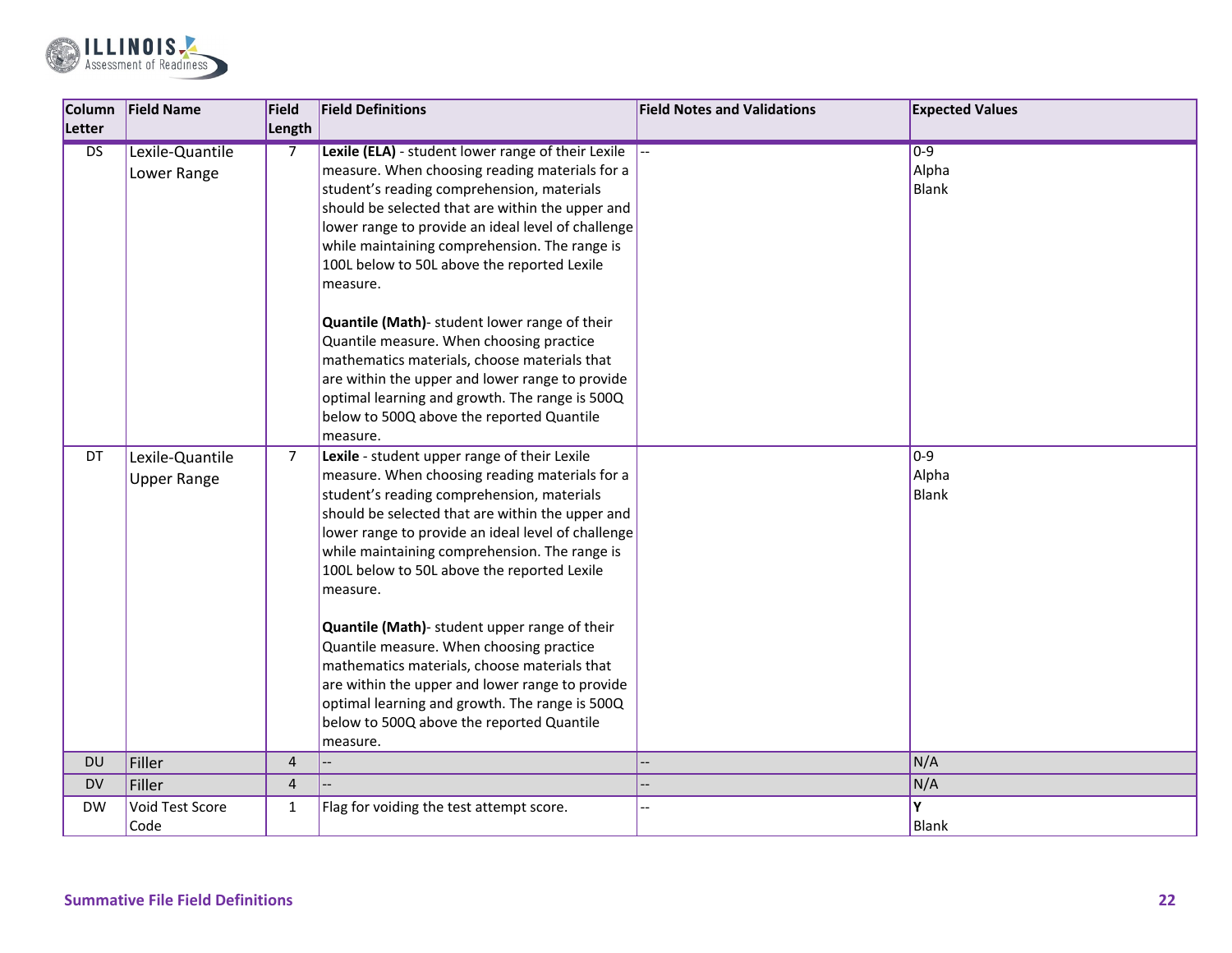

| <b>Column</b><br>Letter | <b>Field Name</b>                            | Field<br>Length | <b>Field Definitions</b>                                                                                                                                                                                                                            | <b>Field Notes and Validations</b>                                                                                                                                                                                                                  | <b>Expected Values</b>                                           |
|-------------------------|----------------------------------------------|-----------------|-----------------------------------------------------------------------------------------------------------------------------------------------------------------------------------------------------------------------------------------------------|-----------------------------------------------------------------------------------------------------------------------------------------------------------------------------------------------------------------------------------------------------|------------------------------------------------------------------|
| DX                      | <b>Void Test Score</b><br>Reason             | $\overline{2}$  | Reason for voiding the test attempt score.                                                                                                                                                                                                          |                                                                                                                                                                                                                                                     | 01 = Incorrect Accommodation<br>$02 = All Other$<br><b>Blank</b> |
| <b>DY</b>               | Ship Report District<br>Code                 | 15              | The district where the Individual Student Report<br>is to be shipped.                                                                                                                                                                               | Reports are shipped to the Home District<br>unless otherwise specified in this field.                                                                                                                                                               | $ 0 \text{ to } 9$<br>Alpha<br>Identifier Length:<br>15          |
| DZ                      | Ship Report School<br>Code                   | 15              | The school where the Individual Student Report<br>is to be shipped.                                                                                                                                                                                 | Reports are shipped to the Home School<br>unless otherwise specified in this field.                                                                                                                                                                 | $0$ to 9<br>Alpha<br>Identifier Length:<br>15                    |
| EA                      | <b>Summative Flag</b>                        | $\mathbf{1}$    | Summative Flag will be set if a battery test has<br>met attemptedness and is not voided.                                                                                                                                                            |                                                                                                                                                                                                                                                     | $\overline{\mathbf{Y}}$<br><b>Blank</b>                          |
| EB                      | <b>Multiple Test</b><br>Registration         | $\mathbf{1}$    | Multiple student tests are present for a Student<br>Assessment Identifier with the same test code.                                                                                                                                                  | Flag when multiple student tests are<br>present for Student Assessment Identifier Blank<br>with the same test code. Flags only when<br>test codes are the same.<br>Should be blank for Illinois as multiple<br>valid registrations are not allowed. | Y                                                                |
| $\mathsf{EC}$           | Filler                                       | $\mathbf{1}$    |                                                                                                                                                                                                                                                     |                                                                                                                                                                                                                                                     | N/A                                                              |
| ED                      | <b>Report Suppression</b><br>Code            | $\overline{2}$  | 01 = Report Suppression Code reason 1<br>05 = Report Suppression Code reason 5                                                                                                                                                                      | <b>ISBE applies Report Suppression codes</b>                                                                                                                                                                                                        | 01<br>05<br><b>Blank</b>                                         |
| EE.                     | <b>Report Suppression</b><br>Action          | $\overline{2}$  | $01$ = No Individual Student Report (ISR)<br>created and will be excluded in the<br>Roster Report and Aggregate reports.<br>05 = Individual Student Report (ISR) created. Will<br>be excluded from the Roster Report and all<br>Aggregated Reports. | <b>ISBE applies Report Suppression action</b><br>codes                                                                                                                                                                                              | 01<br>05<br><b>Blank</b>                                         |
| EF                      | Paper Attempt<br>Create Date                 | 19              | Date and time test attempt was created.                                                                                                                                                                                                             | PBT only                                                                                                                                                                                                                                            | YYYY-MM-DDTHH:MM:SS<br><b>Blank</b>                              |
| EG                      | Unit 1 Online Test<br><b>Start Date Time</b> | 19              | Date and time online testing started.                                                                                                                                                                                                               | CBT only                                                                                                                                                                                                                                            | YYYY-MM-DDTHH:MM:SS<br>Blank                                     |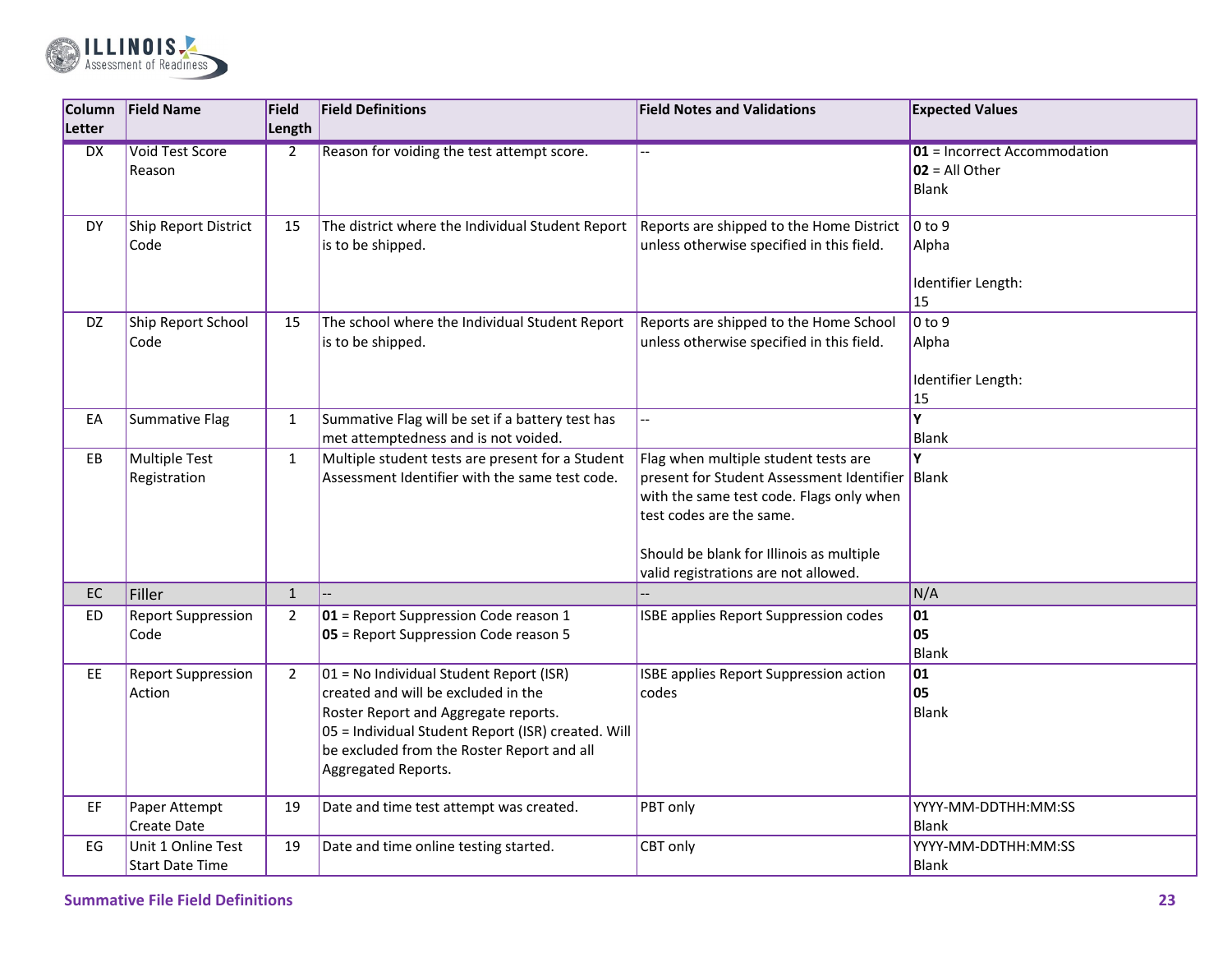

| Column<br>Letter | <b>Field Name</b>                            | Field<br>Length | <b>Field Definitions</b>                                                                                                                                                                                                 | <b>Field Notes and Validations</b> | <b>Expected Values</b>                      |
|------------------|----------------------------------------------|-----------------|--------------------------------------------------------------------------------------------------------------------------------------------------------------------------------------------------------------------------|------------------------------------|---------------------------------------------|
| <b>EH</b>        | Unit 1 Online Test<br><b>End Date Time</b>   | 19              | Date and time online testing ended                                                                                                                                                                                       | <b>CBT</b> only                    | YYYY-MM-DDTHH:MM:SS<br><b>Blank</b>         |
| EI               | Unit 2 Online Test<br><b>Start Date Time</b> | 19              | Date and time online testing started.                                                                                                                                                                                    | CBT only                           | YYYY-MM-DDTHH:MM:SS<br><b>Blank</b>         |
| EJ               | Unit 2 Online Test<br><b>End Date Time</b>   | 19              | Date and time online testing ended                                                                                                                                                                                       | CBT only                           | YYYY-MM-DDTHH:MM:SS<br><b>Blank</b>         |
| EK               | Unit 3 Online Test<br><b>Start Date Time</b> | 19              | Date and time online testing started.                                                                                                                                                                                    | CBT only                           | YYYY-MM-DDTHH:MM:SS<br><b>Blank</b>         |
| EL.              | Unit 3 Online Test<br><b>End Date Time</b>   | 19              | Date and time online testing ended                                                                                                                                                                                       | CBT only                           | YYYY-MM-DDTHH:MM:SS<br><b>Blank</b>         |
| <b>EM</b>        | Filler                                       | 19              |                                                                                                                                                                                                                          |                                    | N/A                                         |
| EN               | Filler                                       | 19              |                                                                                                                                                                                                                          |                                    | N/A                                         |
| EO               | <b>Assessment Year</b>                       | 9               | Based on Admin code                                                                                                                                                                                                      | 2021-2022                          | $0$ to 9                                    |
| EP               | Assessment Grade                             | 8               | Derived based on test code and used in<br>aggregation in the data warehouse and in the<br>first paragraph in the ISR where it list grade and<br>subject. Note this could be different then Grade<br>Level When Assessed. |                                    | $3-8$<br>No embedded spaces<br><b>Blank</b> |
| EQ               | Subject                                      | 35              | Derived based on test code and used in the text<br>of the ISR and aggregation based on subject.<br>ELA03 through ELA08 display English Language<br>Arts/Literacy<br>MAT03 through MAT08 = Mathematics                    |                                    | A to Z<br>$0$ to 9<br>No embedded spaces    |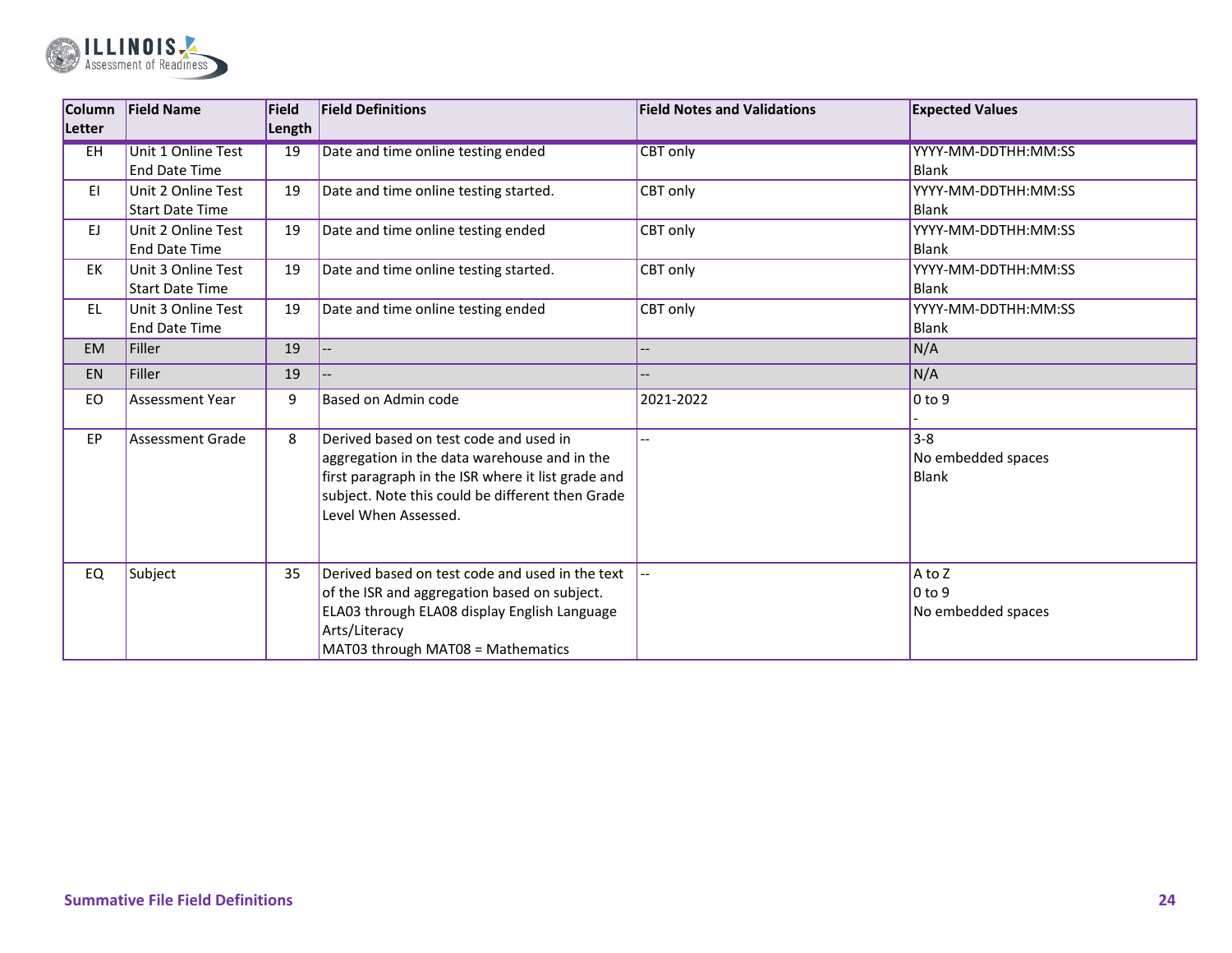

| Column | <b>Field Name</b>       | Field          | <b>Field Definitions</b>                          | <b>Field Notes and Validations</b> | <b>Expected Values</b>                 |
|--------|-------------------------|----------------|---------------------------------------------------|------------------------------------|----------------------------------------|
| Letter |                         | Length         |                                                   |                                    |                                        |
| ER     | <b>Federal Race</b>     | $\overline{2}$ | Derived from race and ethnicity fields            |                                    | 01 = American Indian or Alaska Native  |
|        | Ethnicity               |                |                                                   |                                    | $02 = Asian$                           |
|        |                         |                | Hispanic trumps all race fields. Example: if      |                                    | 03 = Black or African American         |
|        |                         |                | Hispanic and White are Yes only report Hispanic   |                                    | 04 = Hispanic or Latino                |
|        |                         |                | (4) in this field                                 |                                    | 05 = Native Hawaiian or other Pacific  |
|        |                         |                |                                                   |                                    | Islander                               |
|        |                         |                | f more than one race (American Indian or Alaska   |                                    | $06 = White$                           |
|        |                         |                | Native, Asian, Black or African American, Native  |                                    | $07 = Two$ or more races               |
|        |                         |                | Hawaiian or Other Pacific Islander, White) is     |                                    | 08 = Not Provided                      |
|        |                         |                | selected or Multiple Races is selected then       |                                    |                                        |
|        |                         |                | report 7 (Two or More Races)                      |                                    |                                        |
|        |                         |                | If Ethnicity is not Hispanic and only one race is |                                    |                                        |
|        |                         |                | Yes, report the race selected (01,02,03,05, 06 or |                                    |                                        |
|        |                         |                | 07)                                               |                                    |                                        |
| ES     | Period                  | 20             | (Administration) Based on Admin code              | Spring                             | A to Z                                 |
|        |                         |                |                                                   |                                    | $0$ to $9$                             |
|        |                         |                |                                                   |                                    | No embedded spaces                     |
| ET     | Testing                 | $\overline{2}$ | $\overline{\phantom{a}}$                          |                                    | $03 =$ school                          |
|        | Organizational Type     |                |                                                   |                                    | $104$ = non-public school              |
| EU     | <b>Testing District</b> | 60             | Name of District where student tested.            |                                    | A to Z                                 |
|        | Name                    |                |                                                   |                                    | $0$ to $9$                             |
|        |                         |                |                                                   |                                    | - Hyphen                               |
|        |                         |                |                                                   |                                    | <b>Standard Apostrophe</b>             |
|        |                         |                |                                                   |                                    | Period                                 |
|        |                         |                |                                                   |                                    | ) Right Parentheses                    |
|        |                         |                |                                                   |                                    | (Left Parentheses                      |
|        |                         |                |                                                   |                                    | / Slash                                |
|        |                         |                |                                                   |                                    | & Ampersand                            |
|        |                         |                |                                                   |                                    | # Hash                                 |
|        |                         |                |                                                   |                                    | $+$ Plus                               |
|        |                         |                |                                                   |                                    | ! Exclamation                          |
|        |                         |                |                                                   |                                    |                                        |
|        |                         |                |                                                   |                                    | <b>Embedded spaces</b><br><b>Blank</b> |
|        |                         |                |                                                   |                                    |                                        |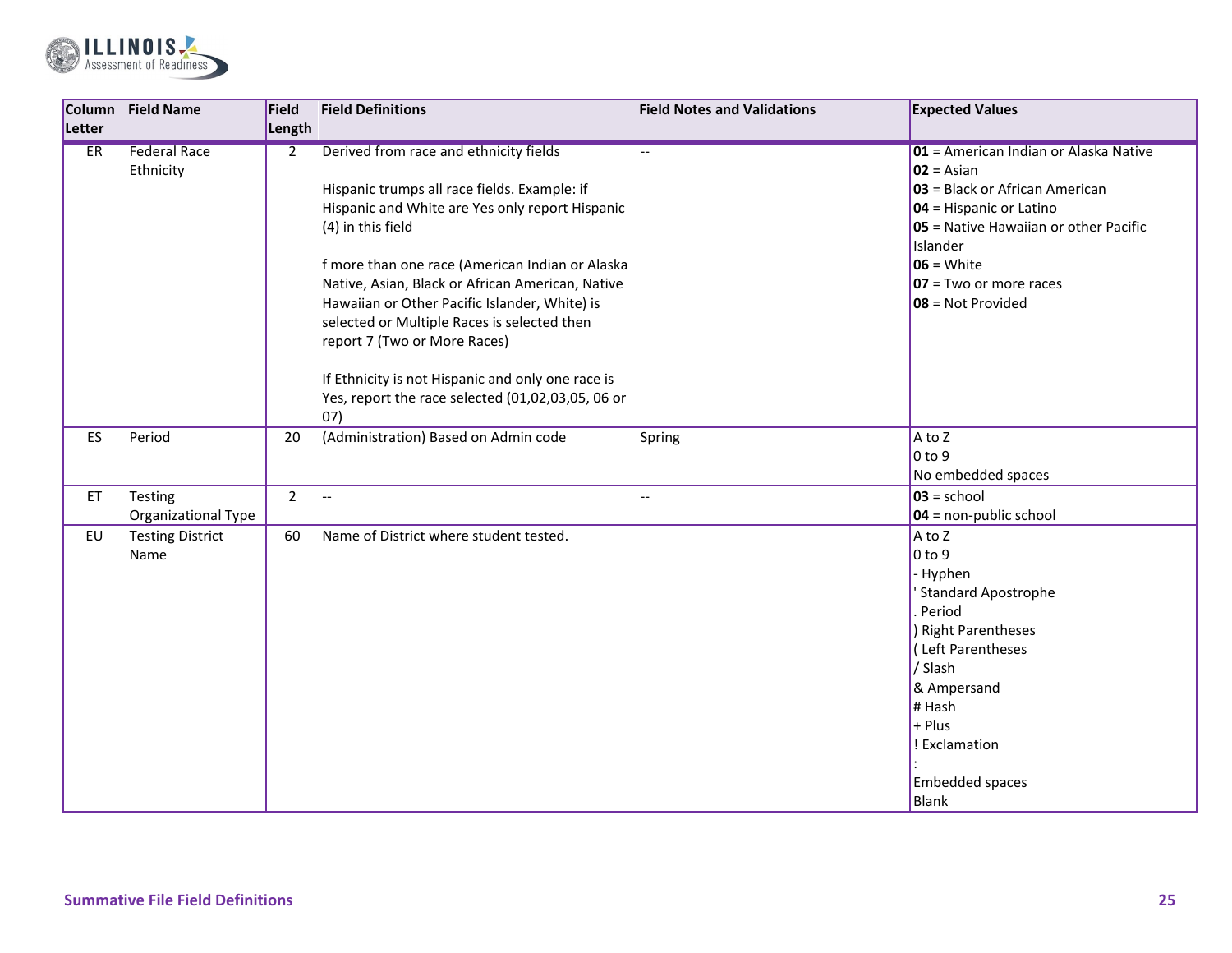

|        | Column Field Name           | Field          | <b>Field Definitions</b>             | <b>Field Notes and Validations</b> | <b>Expected Values</b>                                                                                                                                                                                               |
|--------|-----------------------------|----------------|--------------------------------------|------------------------------------|----------------------------------------------------------------------------------------------------------------------------------------------------------------------------------------------------------------------|
| Letter |                             | Length         |                                      |                                    |                                                                                                                                                                                                                      |
| EV     | <b>Testing School Name</b>  | 60             | Name of School where student tested. | $-$                                | $A$ to $Z$<br>$0$ to 9<br>- Hyphen<br><b>Standard Apostrophe</b><br>Period<br>Right Parentheses<br>(Left Parentheses<br>/ Slash<br>& Ampersand<br># Hash<br>+ Plus<br>! Exclamation<br><b>Embedded spaces</b>        |
| EW     | Home<br>Organizational Type | $\overline{2}$ | $\overline{\phantom{a}}$             | --                                 | Blank<br>$03 =$ school<br>$104$ = non-public school                                                                                                                                                                  |
| EX     | <b>Home District Name</b>   | 60             | Name of student's Home District.     | --                                 | $A$ to Z<br>$0$ to 9<br>- Hyphen<br><b>Standard Apostrophe</b><br>Period<br>Right Parentheses<br>(Left Parentheses<br>/ Slash<br>& Ampersand<br># Hash<br>+ Plus<br>! Exclamation<br><b>Embedded spaces</b><br>Blank |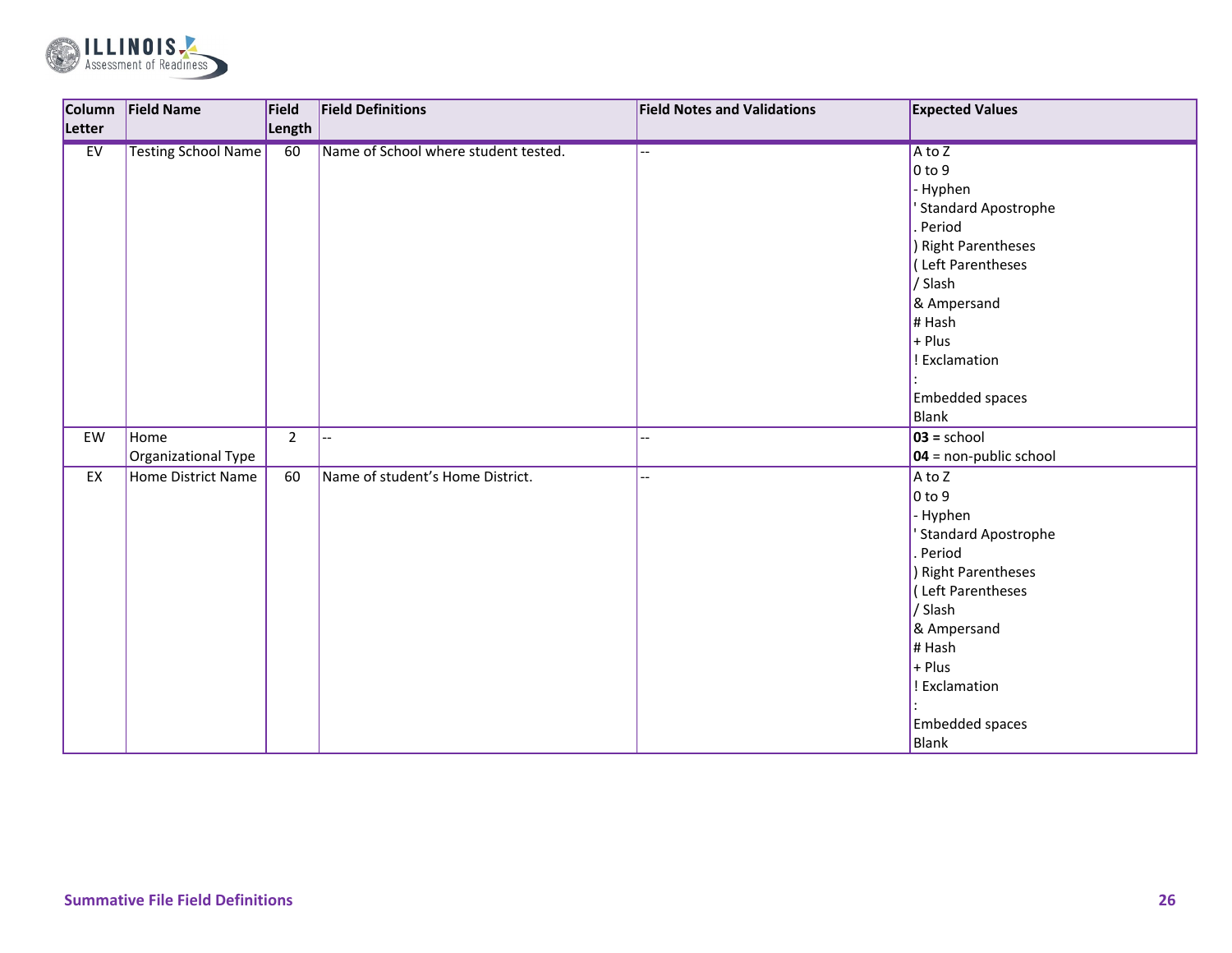

| Column        | <b>Field Name</b>                  | Field          | <b>Field Definitions</b>                                                                                                                                                                           | <b>Field Notes and Validations</b>                        | <b>Expected Values</b>                                                                                                                                                                                                         |
|---------------|------------------------------------|----------------|----------------------------------------------------------------------------------------------------------------------------------------------------------------------------------------------------|-----------------------------------------------------------|--------------------------------------------------------------------------------------------------------------------------------------------------------------------------------------------------------------------------------|
| Letter        |                                    | Length         |                                                                                                                                                                                                    |                                                           |                                                                                                                                                                                                                                |
| EY            | <b>Home School Name</b>            | 60             | Name of student's Home School.                                                                                                                                                                     |                                                           | $A$ to $Z$<br>0 <sub>to 9</sub><br>- Hyphen<br><b>Standard Apostrophe</b><br>Period<br>Right Parentheses<br>Left Parentheses<br>/ Slash<br>& Ampersand<br># Hash<br>+ Plus<br>! Exclamation<br><b>Embedded spaces</b><br>Blank |
| EZ            | Filler Field                       | 3              | $\overline{\phantom{0}}$                                                                                                                                                                           | Ξ.                                                        | N/A                                                                                                                                                                                                                            |
| FA            | Filler Field                       | $\overline{3}$ |                                                                                                                                                                                                    |                                                           | N/A                                                                                                                                                                                                                            |
| <b>FB</b>     | Filler Field                       | $\overline{3}$ |                                                                                                                                                                                                    |                                                           | N/A                                                                                                                                                                                                                            |
| ${\sf FC}$    | Filler Field                       | $\overline{3}$ |                                                                                                                                                                                                    |                                                           | N/A                                                                                                                                                                                                                            |
| <b>FD</b>     | <b>Filler Field</b>                | $\overline{3}$ |                                                                                                                                                                                                    |                                                           | N/A                                                                                                                                                                                                                            |
| $\mathsf{FE}$ | Filler Field                       | 10             |                                                                                                                                                                                                    |                                                           | N/A                                                                                                                                                                                                                            |
| FF            | <b>Test Scale Score</b>            | $\overline{3}$ | Additional information on scale scores can be<br>found in Appendix A of the IAR Score Report<br>Interpretation Guide<br>https://il.mypearsonsupport.com/reporting/                                 | Three-digit test scale scores for<br>mathematics and ELA. | $0$ to 9<br>Blank                                                                                                                                                                                                              |
| FG            | <b>Test CSEM Probable</b><br>Range | 5              | $\overline{\text{CSEM}}$ = Conditional Standard Error of<br>Measurement<br>This calculation is the probable range of a<br>student's scale score should they take the<br>assessment multiple times. | When decimal applies report to the<br>tenths position.    | $0$ to $9$<br>Period<br>Blank                                                                                                                                                                                                  |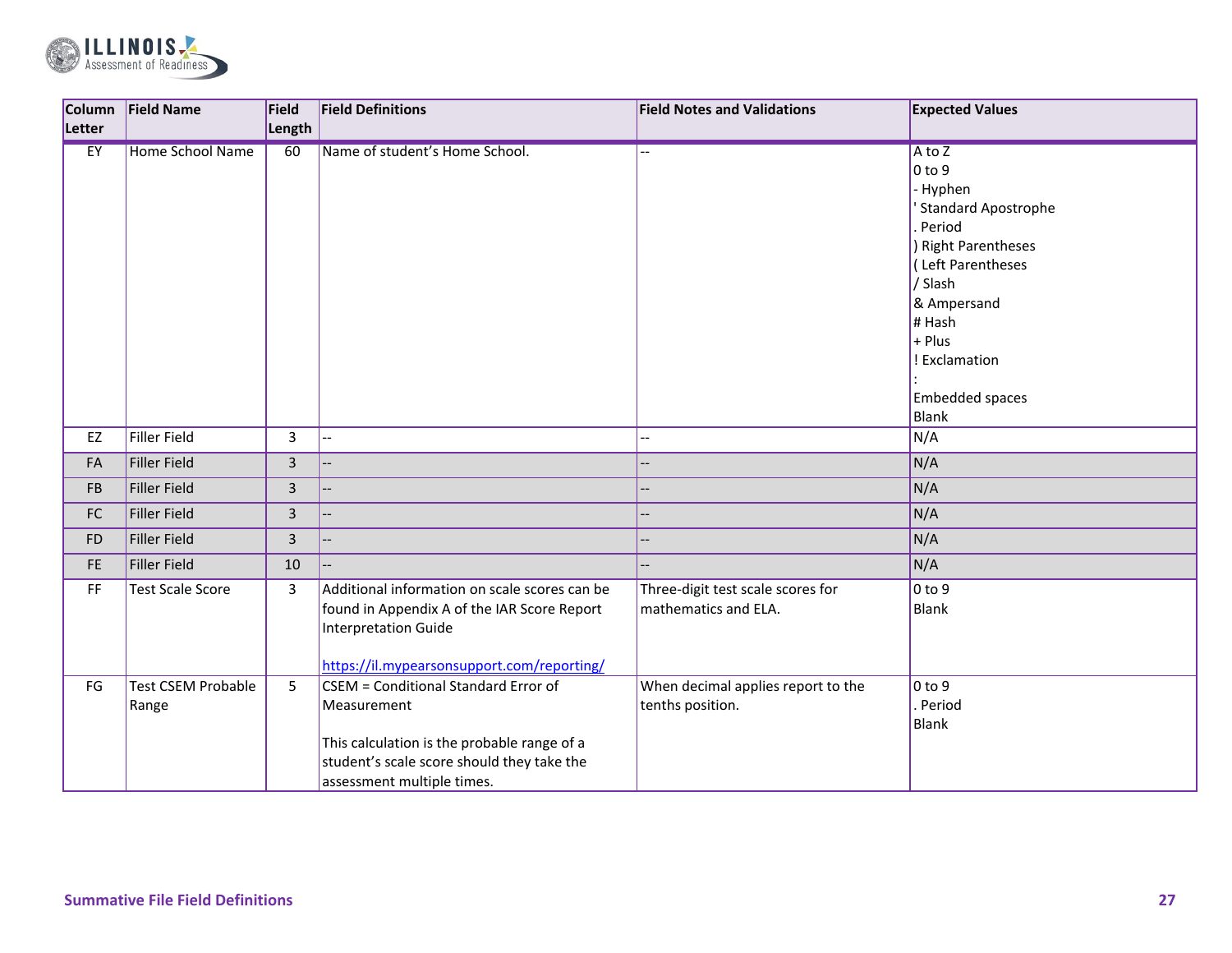

| <b>Column</b><br>Letter | <b>Field Name</b>                  | Field<br>Length | <b>Field Definitions</b>                                                                                                                                                                                                                                                                                                                     | <b>Field Notes and Validations</b>                                                                                                                                                                    | <b>Expected Values</b>               |
|-------------------------|------------------------------------|-----------------|----------------------------------------------------------------------------------------------------------------------------------------------------------------------------------------------------------------------------------------------------------------------------------------------------------------------------------------------|-------------------------------------------------------------------------------------------------------------------------------------------------------------------------------------------------------|--------------------------------------|
| FH                      | <b>Test Performance</b><br>Level   | $\mathbf{1}$    | The Test Performance Level is a categorical level<br>defined by a student's overall scale score and is<br>used to report overall student performance by<br>describing how well students met the<br>expectations for their grade level/course.<br>Performance Level descriptors can be found at<br>https://il.mypearsonsupport.com/reporting/ | Level 1: Did not yet meet expectations<br>Level 2: Partially met expectations<br>Level 3: Approached expectations<br>Level 4: Met expectations<br>Level 5: Exceeded expectations                      | $1-5$<br>Blank                       |
| F1                      | <b>Test Reading Scale</b><br>Score | 3               | Reading scale scores ranges from 10 to 90 based<br>on items aligned to reading claims.                                                                                                                                                                                                                                                       | The Reading Summative Record will have<br>a scaled score for the Reading<br>Performance that will be reported on the<br>ISR.<br>Two-digit sub-scores for reading.<br><b>Blank for Math assessment</b> | $ 0 \text{ to } 9$<br>Blank          |
| FJ                      | <b>Test Reading CSEM</b>           | 5               | CSEM = Conditional Standard Error of<br>Measurement<br>This calculation is the probable range of a<br>student's reading scale score should they take<br>the assessment multiple times.                                                                                                                                                       | When decimal applies report to the<br>tenths position.<br><b>Blank for Math assessment</b>                                                                                                            | $0$ to $9$<br>Period<br><b>Blank</b> |
| <b>FK</b>               | <b>Test Writing Scale</b><br>Score | 3               | Writing scale scores ranges from 10 to 60 based<br>on items aligned to writing claims.                                                                                                                                                                                                                                                       | The Writing Summative Record will have<br>a scaled score for the Writing<br>Performance that will be reported on the<br>ISR.<br>Two-digit sub-scores for reading.<br><b>Blank for Math assessment</b> | $0$ to $9$<br>Blank                  |
| FL                      | <b>Test Writing CSEM</b>           | 5               | CSEM = Conditional Standard Error of<br>Measurement<br>This calculation is the probable range of a<br>student's writing scale score should they take<br>the assessment multiple times.                                                                                                                                                       | When decimal applies report to the<br>tenths position.                                                                                                                                                | $0$ to $9$<br>Period<br><b>Blank</b> |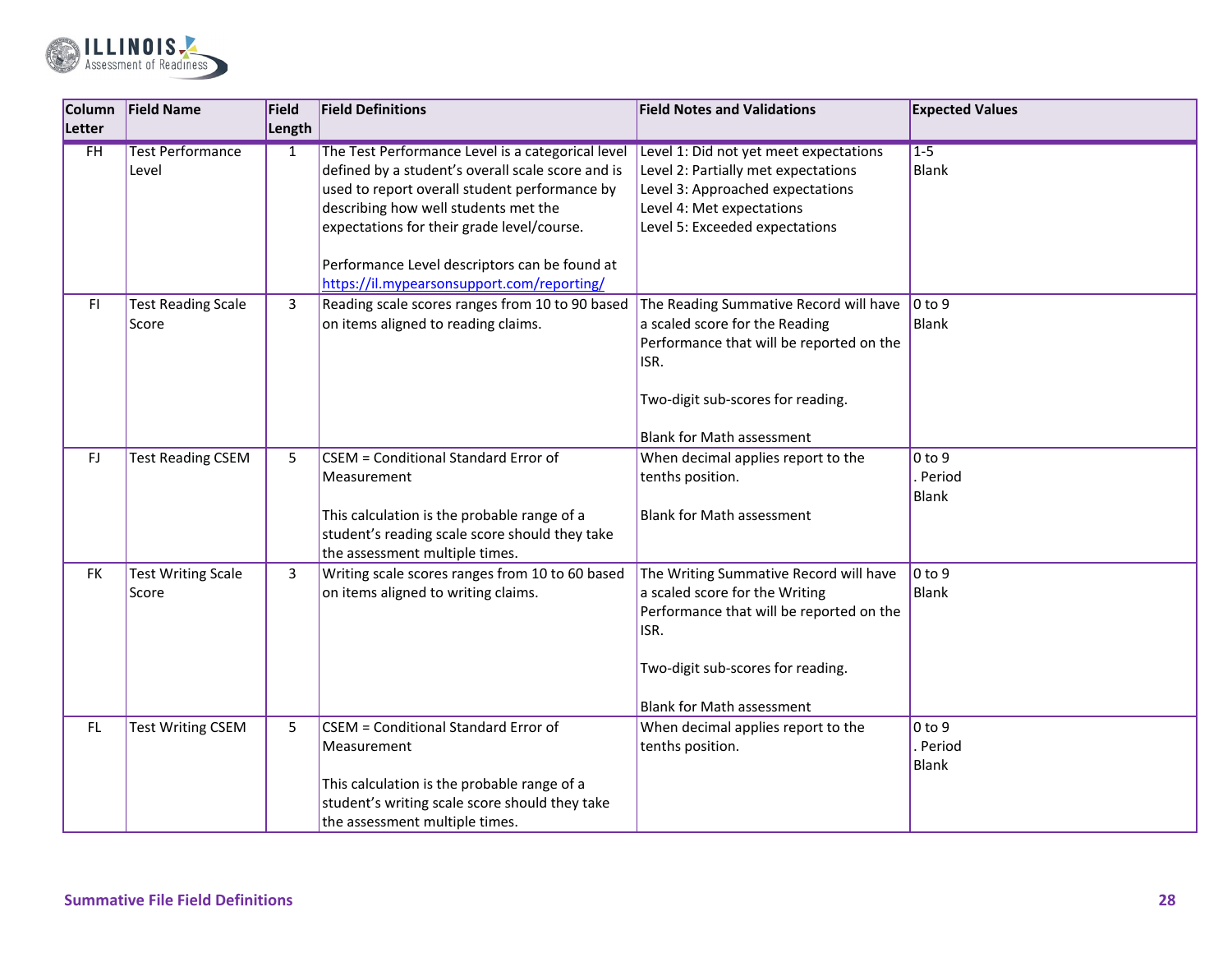

| <b>Column</b> | <b>Field Name</b>   | Field        | <b>Field Definitions</b>                                                                                                                                                            | <b>Field Notes and Validations</b>                                                                                                                                                                                       | <b>Expected Values</b>                                                                                                         |
|---------------|---------------------|--------------|-------------------------------------------------------------------------------------------------------------------------------------------------------------------------------------|--------------------------------------------------------------------------------------------------------------------------------------------------------------------------------------------------------------------------|--------------------------------------------------------------------------------------------------------------------------------|
| Letter        |                     | Length       |                                                                                                                                                                                     |                                                                                                                                                                                                                          |                                                                                                                                |
| <b>FM</b>     | Subclaim 1 Category | 1            | Subclaim 1 = Reading-RL (Literary Text)<br>Subclaim 1 = Major Content<br>(Mathematics) Subclaim A<br>Blank when a test did not meet attemptedness<br>rules                          | Subclaim performance levels range from<br>1-3 with 1 being the highest level and 3<br>representing the lowest level. This is<br>opposite of the overall performance<br>levels where 1 is lowest and 5 is the<br>highest. | 1 = Meets/Exceeds Students at level 4<br>$2$ = Nearly Students at level 3<br>$3$ = Below Students at level 3<br><b>Blank</b>   |
| <b>FN</b>     | Subclaim 2 Category | 1            | Subclaim 2 = Reading-RI (Informational Text)<br>Subclaim 2 = Expressing Mathematical Reasoning<br>(Mathematics) Subclaim C<br>Blank when a test did not meet attemptedness<br>rules | Subclaim performance levels range from<br>1-3 with 1 being the highest level and 3<br>representing the lowest level. This is<br>opposite of the overall performance<br>levels where 1 is lowest and 5 is the<br>highest. | $1 = Meets/Exceeds Students$ at level 4<br>$2$ = Nearly Students at level 3<br>$3$ = Below Students at level 3<br>Blank        |
| FO            | Subclaim 3 Category | $\mathbf{1}$ | Subclaim 3 = Reading-RV (Vocabulary)<br>Subclaim 3 = Modeling & Application<br>(Mathematics) Subclaim D<br>Blank when a test did not meet attemptedness<br>rules                    | Subclaim performance levels range from<br>1-3 with 1 being the highest level and 3<br>representing the lowest level. This is<br>opposite of the overall performance<br>levels where 1 is lowest and 5 is the<br>highest. | $1 = Meets/Exceeds Students$ at level 4<br>$2$ = Nearly Students at level 3<br>$3$ = Below Students at level 3<br>Blank        |
| FP            | Subclaim 4 Category | $\mathbf{1}$ | Subclaim $4 = Writing-WE$ (Writing Expression)<br>Subclaim 4 = Additional & Supporting Content<br>(Mathematics) Subclaim B<br>Blank when a test did not meet attemptedness<br>rules | Subclaim performance levels range from<br>1-3 with 1 being the highest level and 3<br>representing the lowest level. This is<br>opposite of the overall performance<br>levels where 1 is lowest and 5 is the<br>highest. | $1 = Meets/Exceeds Students$ at level 4<br>$2$ = Nearly Students at level 3<br>$3$ = Below Students at level 3<br><b>Blank</b> |
| <b>FQ</b>     | Subclaim 5 Category | $\mathbf{1}$ | Subclaim5 = Writing-WKL (Knowledge and use of<br>Language Conventions)<br>Blank when a test did not meet attemptedness<br>rules<br><b>Blank for Mathematics</b>                     | Subclaim performance levels range from<br>1-3 with 1 being the highest level and 3<br>representing the lowest level. This is<br>opposite of the overall performance<br>levels where 1 is lowest and 5 is the<br>highest. | $1 = Meets/Exceeds Students$ at level 4<br>2 = Nearly Students at level 3<br>$3$ = Below Students at level 3<br><b>Blank</b>   |
| <b>FR</b>     | <b>Filler Field</b> | 5            |                                                                                                                                                                                     |                                                                                                                                                                                                                          | N/A                                                                                                                            |
| FS            | <b>Filler Field</b> | 5            |                                                                                                                                                                                     |                                                                                                                                                                                                                          | N/A                                                                                                                            |
| <b>FT</b>     | <b>Filler Field</b> | 5            |                                                                                                                                                                                     |                                                                                                                                                                                                                          | N/A                                                                                                                            |
| <b>FU</b>     | <b>Filler Field</b> | 5            |                                                                                                                                                                                     |                                                                                                                                                                                                                          | N/A                                                                                                                            |
| <b>FV</b>     | <b>Filler Field</b> | 11           |                                                                                                                                                                                     |                                                                                                                                                                                                                          | N/A                                                                                                                            |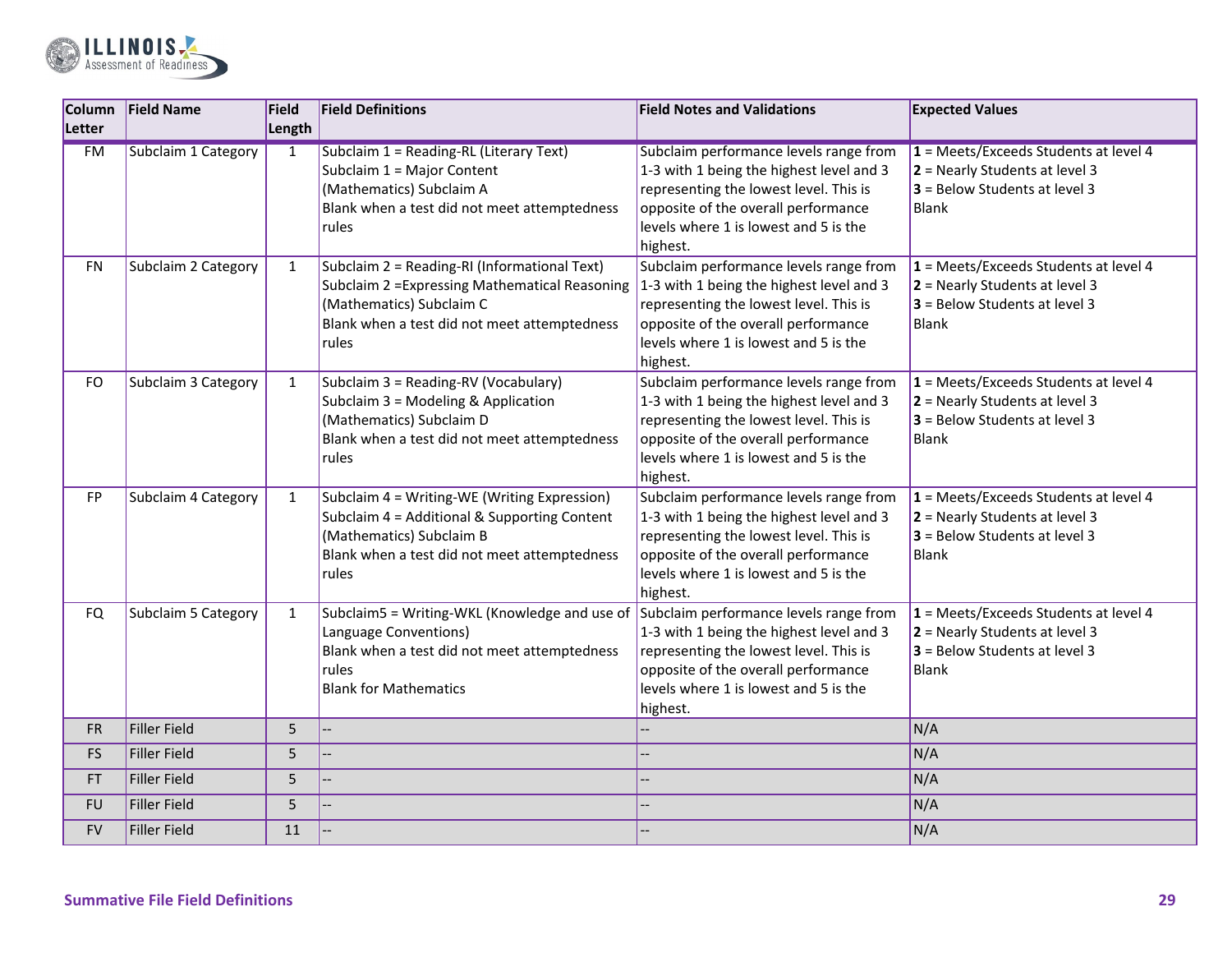

| Column    | <b>Field Name</b>          | Field          | <b>Field Definitions</b>                                                                     | <b>Field Notes and Validations</b>              | <b>Expected Values</b>                  |
|-----------|----------------------------|----------------|----------------------------------------------------------------------------------------------|-------------------------------------------------|-----------------------------------------|
| Letter    |                            | Length         |                                                                                              |                                                 |                                         |
| FW        | <b>Test Score Complete</b> | 1              | Flags a test when all operational items have                                                 | ωú,                                             | $1 =$ All items Scored                  |
|           |                            |                | been scored: machine, AI and handscoring.                                                    |                                                 | $\bullet$ = Not All items Scored        |
|           |                            |                | $1 =$ All items Scored                                                                       |                                                 | Blank = Scoring validation on the test  |
|           |                            |                | $0 = Not All items Score$                                                                    |                                                 | attempt has not be performed or student |
|           |                            |                | Blank = Scoring validation on the test attempt<br>has not be performed or student test is in |                                                 | test is in assigned status.             |
|           |                            |                | assigned status.                                                                             |                                                 |                                         |
| <b>FX</b> | <b>Filler Field</b>        | 5              |                                                                                              |                                                 | N/A                                     |
| FY        | <b>Filler Field</b>        | 5              |                                                                                              | --                                              | N/A                                     |
|           |                            |                |                                                                                              |                                                 |                                         |
| FZ        | Filler Field               | $\overline{2}$ |                                                                                              |                                                 | N/A                                     |
| GA        | <b>Filler Field</b>        | $\overline{3}$ |                                                                                              |                                                 | N/A                                     |
| GB        | <b>Filler Field</b>        | 3              |                                                                                              |                                                 | N/A                                     |
| GC        | <b>Filler Field</b>        | $\mathbf{1}$   |                                                                                              | <u>. .</u>                                      | N/A                                     |
| GD        | <b>Filler Field</b>        | $\mathbf{1}$   |                                                                                              | --                                              | N/A                                     |
| <b>GE</b> | <b>Filler Field</b>        | 3              |                                                                                              |                                                 | N/A                                     |
| GF        | <b>Filler Field</b>        | 5              |                                                                                              |                                                 | N/A                                     |
| GG        | <b>Filler Field</b>        | $\overline{3}$ |                                                                                              |                                                 | N/A                                     |
| GH        | <b>Filler Field</b>        | 5              |                                                                                              |                                                 | N/A                                     |
| GI        | <b>Filler Field</b>        | $\mathbf 1$    |                                                                                              |                                                 | N/A                                     |
| GJ        | <b>Filler Field</b>        | $\mathbf{1}$   |                                                                                              |                                                 | N/A                                     |
| GK        | <b>Filler Field</b>        | $1\,$          |                                                                                              |                                                 | N/A                                     |
| GL        | <b>Filler Field</b>        | $\mathbf{1}$   |                                                                                              |                                                 | N/A                                     |
| <b>GM</b> | <b>Filler Field</b>        | $\mathbf{1}$   |                                                                                              |                                                 | N/A                                     |
| GN        | <b>Filler Field</b>        | $1\,$          |                                                                                              |                                                 | N/A                                     |
| GO        | <b>Filler Field</b>        | $\overline{2}$ |                                                                                              |                                                 | N/A                                     |
| GP        | <b>Filler Field</b>        | 40             |                                                                                              |                                                 | N/A                                     |
| GQ        | <b>Filler Field</b>        | 40             |                                                                                              |                                                 | N/A                                     |
| GR        | <b>Filler Field</b>        | 5              |                                                                                              |                                                 | N/A                                     |
| GS        | Student UUID               | 36             | Student UUID assigned by the vendor to each<br>student for all statewide assessments.        | Assigned within PearsonAccess <sup>next</sup> . | $\overline{a}$                          |
| GT        | <b>Administration Code</b> | 20             | Code used by vendor for ISR videos                                                           | pcspr22                                         | $\overline{\phantom{a}}$                |